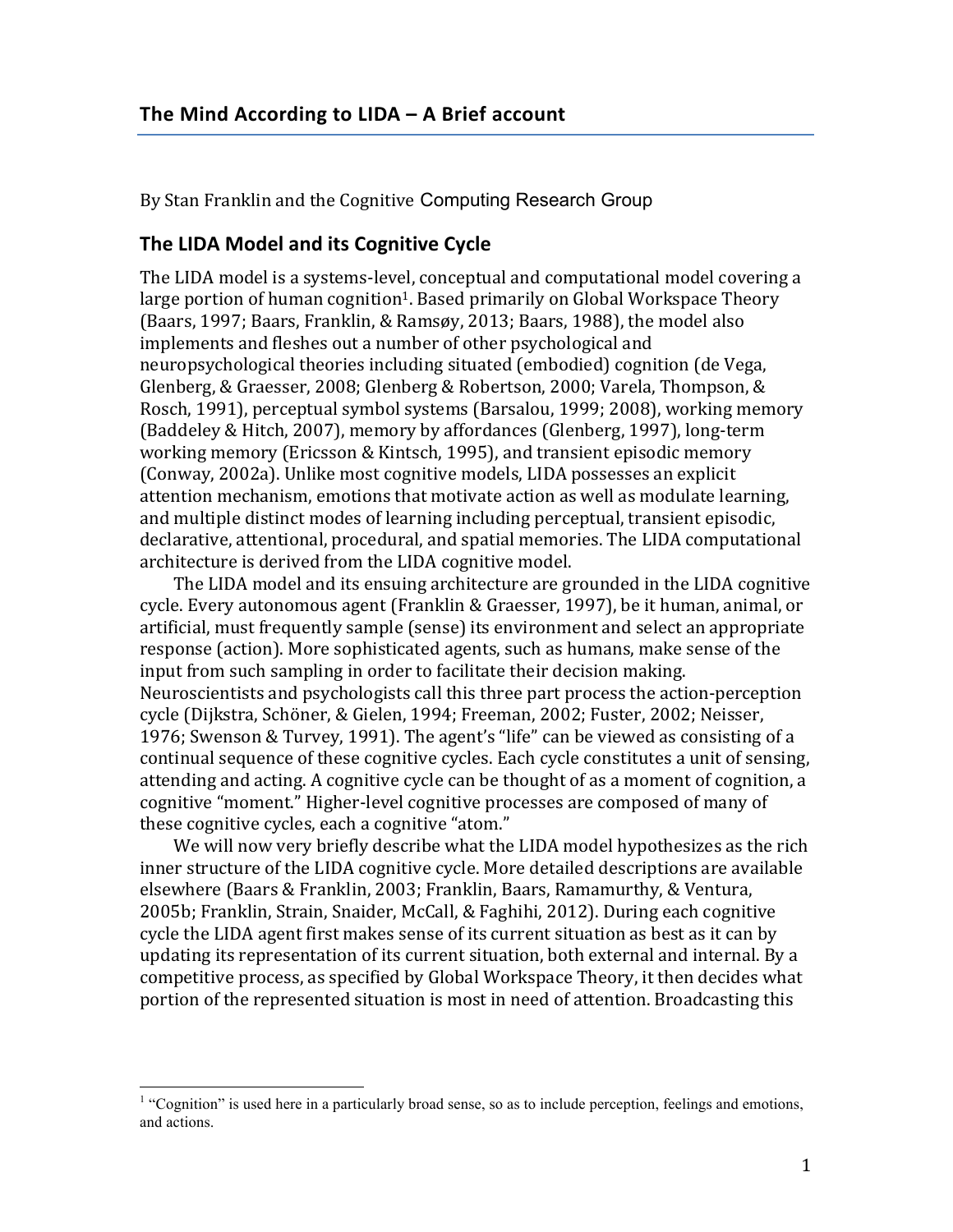portion, the current contents of consciousness<sup>2</sup>, enables the agent to chose an appropriate action and execute it, completing the cycle.

Thus, the LIDA cognitive cycle can be subdivided into three phases, the understanding phase, the attention (consciousness) phase, and the action selection and learning phase. Figure 1 should help the reader follow the description. It starts in the upper left corner and proceeds roughly clockwise. Beginning the understanding phase, incoming stimuli activate low-level feature detectors in Sensory Memory. The output is sent to Perceptual Associative Memory (recognition memory) where higher-level feature detectors feed in to more abstract entities such as objects, categories, actions, feelings, events, etc. The resulting percept moves to the Workspace where it cues both Transient Episodic Memory and Declarative Memory producing local associations. These local associations are combined with the percept to generate a Current Situational Model; the agent's understanding of what is going on right now.



Figure 1. Cognitive Cycle Diagram.

Attention Codelets<sup>3</sup> begin the attention phase by forming coalitions of selected portions of the Current Situational Model and moving them to the Global Workspace. A competition in the Global Workspace then selects the most salient coalition, e.g., the one with the most relevant, important, urgent, novel, unexpected, loud, bright, moving, etc. content, whose contents become the content of consciousness. These conscious contents are then broadcast globally, initiating the action selection phase.

 $2$  Here "consciousness" refers to functional consciousness (Franklin 2003). We take no position on the need for, or possibility of, phenomenal consciousness.<br><sup>3</sup> A codelet is a small piece of code that performs a specific task in an independent way. It could be

interpreted as a small part of a bigger process, similar to an ant in an ant colony.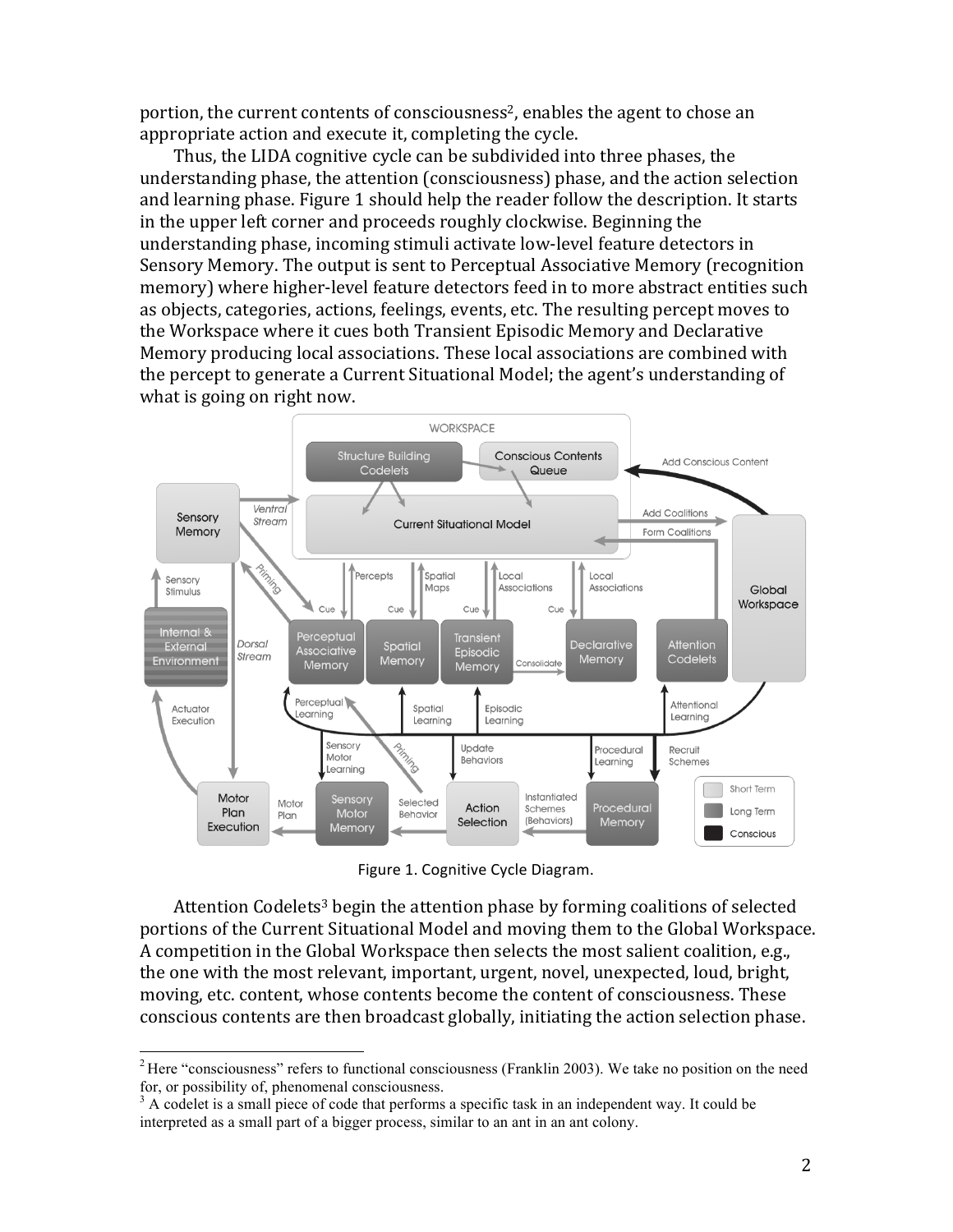The action selection phase of LIDA's cognitive cycle is also a learning phase in which several processes operate in parallel (see Figure 1). New entities and associations, and the reinforcement of old ones, occur as the conscious broadcast reaches Perceptual Associative Memory. Cognitive maps are created or updated in Spatial Memory. Events from the conscious broadcast are encoded as new memories in Transient Episodic Memory. Possible action schemes, together with their contexts and expected results, are learned into Procedural Memory from the conscious broadcast. Older schemes are reinforced. In parallel with all this learning, and using the conscious contents, possible action schemes are recruited from Procedural Memory. A copy of each such is instantiated with its variables bound, and sent to Action Selection, where it competes to be the behavior selected for this cognitive cycle. The selected behavior triggers Sensory-Motor Memory to produce a suitable motor plan for the execution of the behavior. Its execution completes the cognitive cycle.

The Workspace requires further explanation. Its internal structure includes the Current Situational Model and the Conscious Contents Queue. The Current Situational Model is where the structures representing the actual current internal and external events are stored. Structure building codelets are responsible for the creation of these structures using elements from the various sub-modules of the Workspace. The conscious contents queue holds the contents of the last several broadcasts and permits LIDA, using codelets, to understand and operate upon time related concepts (Snaider, McCall, & Franklin, 2009).

## **LIDA's Memory Modules and their Processes**

The LIDA cognitive cycle emerges as an apparent sequence in the temporal organization of the interaction between LIDA's processes. However, the processes themselves are asynchronous in the sense of computer science in that they unfold continually and independently of one another. Before detailing these processes, it is crucial to review the nature of the representations on which these processes operate. 

These representations are managed by memory modules (see Figure 2). At the most general conceptual level, memory refers to our capacity for encoding information, storing and retaining it, and perhaps subsequently retrieving it as needed. From a computational perspective, memory can be thought of as a database of information together with processes for encoding and storing new items, and for retrieving existing items.

Humans and other animals regularly employ several different memory systems during their cognitive processing. There is relatively little agreement among scientists as to how to partition memory into various systems, and how to name these systems. We wish to sidestep this debate, and include definitions of terms, not to impose them on others, but to assist the reader in understanding how they are used here. The diagram in Figure 2 contains our current nomenclature. Most leafs of that hierarchy correspond to memory modules that are part of the LIDA Model. The diagram is organized from left to right beginning with very short-term memory and increasing with retention time. We will briefly describe the several memory systems following the diagram from left to right.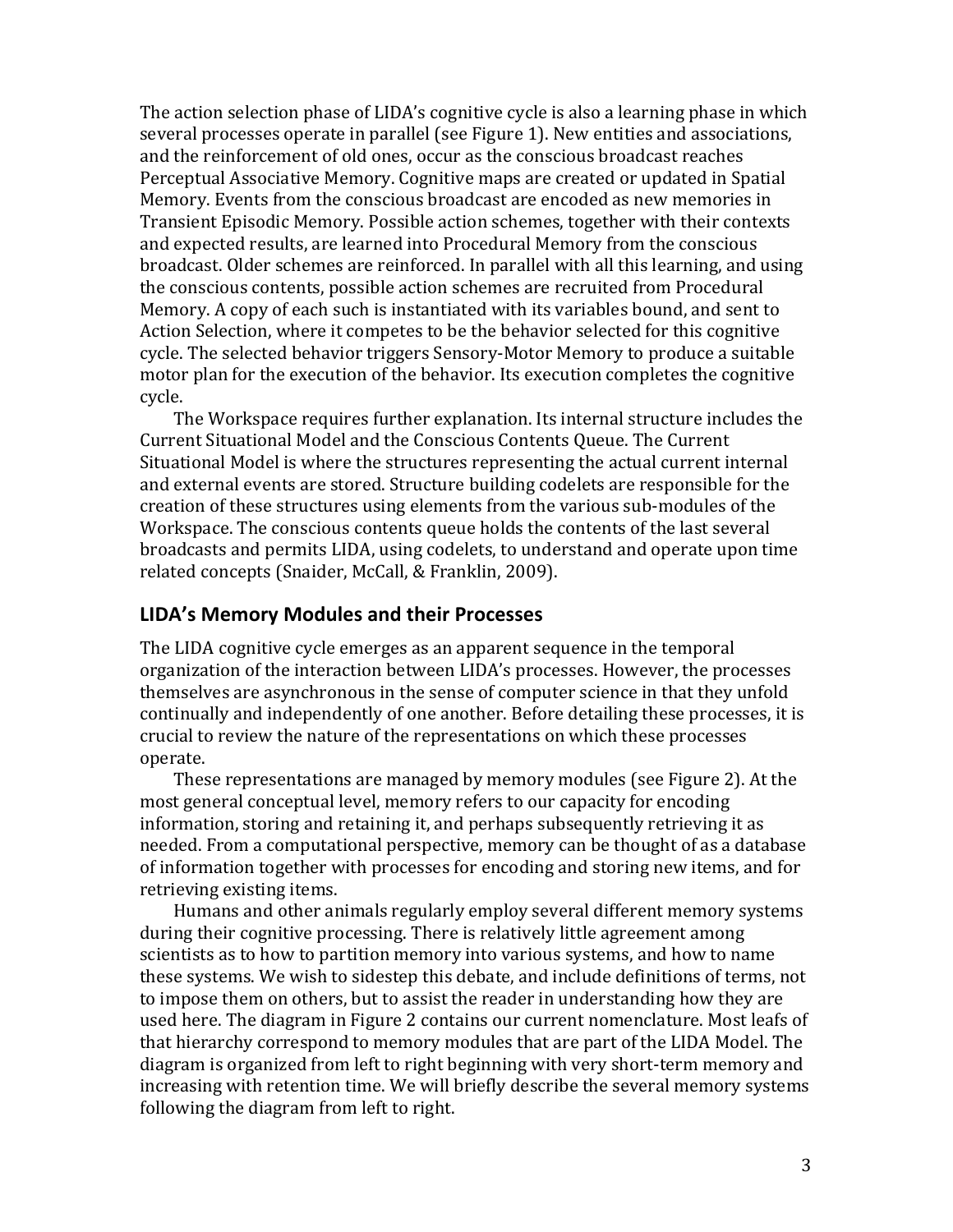



Sensory Memory allows an animal to retain impressions of sensory data detected by the sensory receptors after the original stimulus has ceased. Sensory Memory has a large capacity for as yet only slightly processed data but can only hold accurate images of visual scenes or other sensory modalities momentarily, that is, for a few tens of milliseconds.

Working Memory (Baddeley & Hitch, 1974) refers to the structures and processes used for producing information from sensory and perceptual data, and temporarily storing and manipulating that information. Working Memory decays in a few tens of seconds.

Episodic Memory records, or points to, the what, where, and when of unique personal experiences (Baddeley, Conway, & Aggleton, 2001). More specifically, such individual memories include events, times, places, actions, associated feelings and emotions, etc. Episodic Memory comes in two versions, Transient Episodic Memory (Conway, 2002b) and long-term episodic memory (also called Declarative Memory). Transient Episodic Memory is so named because it typically decays within a few hours or a day. Where I parked my car, or what I had for breakfast might be recalled from Transient Episodic Memory, while where I parked my car last Tuesday, or what I had for breakfast that day could not.

Long-term memories (like Declarative Memory) may last for decades or a lifetime. On the other hand, if not reinforced or not initially provided with a strong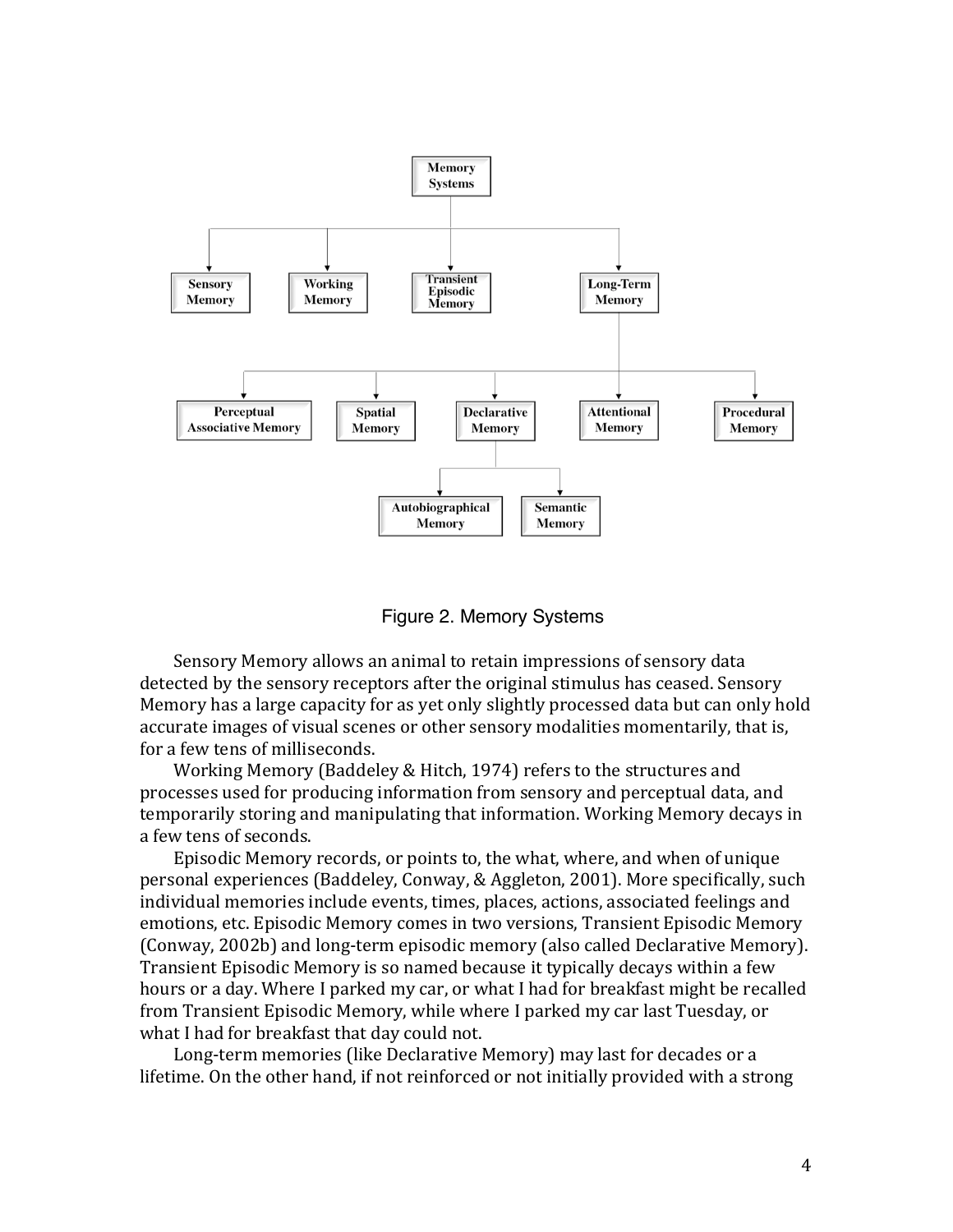emotional charge, they may decay away relatively quickly<sup>4</sup>. The diagram of Figure 2 classifies long-term memories into Perceptual Associative Memory, Spatial Memory, Declarative Memory (including Autobiographical Memory and Semantic Memory), Attentional Memory, and Procedural Memory.

Perceptual Associative Memory is often referred to as recognition memory (Neath & Surprenant, 2003). We may think of it as providing the ability to recognize elements in the surrounding environment such as objects or faces or places or actions or events. Humans and other animals need to recognize individuals, such as family members or conspecifics, and to be able to navigate from one place to another by recognizing landmarks. Prey animals need to be able to tell when something new is present in their environment, or to be able to learn about new sources of food. Perceptual Associative Memory seems to be ubiquitous in the animal kingdom.

Declarative Memory is a common term for long-term episodic memory. It comes in two forms: Autobiographical Memory, the memory for individual events, and Semantic Memory, the memory for facts divorced from the place and time they were acquired (Sims & Gray, 2004).

Procedural Memory is usually defined as the long-term memory of skills and procedures, or of "how to" knowledge. Here we use the term somewhat differently to refer to memory of what actions (skills) are useful under what circumstances to produce what results. In the LIDA Model, action selection is distinguished from action execution. Procedural Memory, as we use the term, is concerned with action selection, as we will see below.

Attentional learning is learning what to attend to (Kruschke, 2010), that is, learning what kind of events are relevant in a particular situation and should be attended to. Attentional learning can bias sensory competition for visual attention (Vidnyánszky & Sohn, 2003).

Containing a hierarchy of cognitive maps, Spatial Memory is responsible for the acquisition, organization, utilization and revision of knowledge of spatial environments (Hirtle & Jonides, 1985; Jacobs & Schenk, 2003; Manns & Eichenbaum, 2009). Each cognitive map is a rough, allocentric topographical map representing objects of a physical environment, including for each object its identity, location, shape, size and orientation, as well as the direction and distance between any two objects. Spatial Memory may also employ egocentric maps.

## **Inside LIDA's Cognitive Cycle**

As was said previously, LIDA's cognitive cycle emerges as an apparent sequence in the temporal organization of the interaction between LIDA's processes. However, the processes themselves are asynchronous in that they unfold continually and independently of one another, and they are local in that, except for the broadcast from the Global Workspace, they affect only one module, or, perhaps, two. There's only the one global process, the broadcast.

<sup>&</sup>lt;sup>4</sup> This assertion is still controversial. Some memory researchers maintain that long-term memory traces remain for a lifetime, but mechanisms for recalling them are lost. For a recent review, see (Cansino, 2009).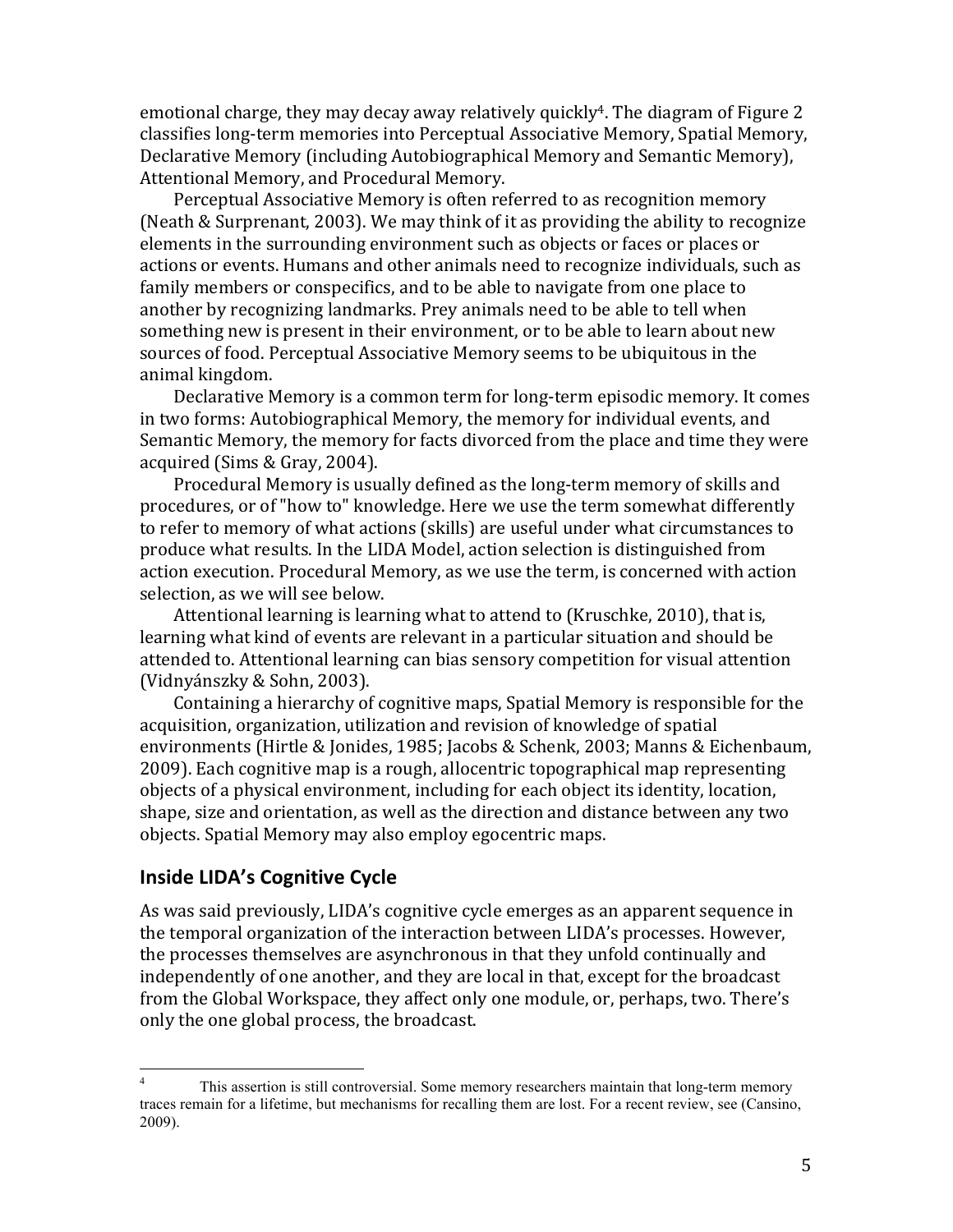The cycle begins with sampling the environment, either external or internal to the agent. Low-level feature detectors in Sensory Memory begin the process of making sense of the incoming stimuli. These low-level features are passed on from Sensory Memory to Perceptual Associative Memory, or directly to the Workspace, where higher-level features, such as objects, categories, relations, actions, events, feelings, etc. are recognized. These entities, which have been recognized preconsciously, make up the percept that is passed to the Workspace, where a small model of the agent's current situation is assembled at a pre-conscious level<sup>5</sup>. This percept and other Workspace contents serve to cue the two forms of episodic memory, transient and declarative. Responses to the cue are recalled into the Workspace in the form of local associations; that is, remembered events from these two memory systems that were associated with the various elements of the cue. In addition to the current percept, the Workspace contains recent percepts and other items assembled from previous cycles that haven't yet decayed away.

Many processes in LIDA are implemented as codelets.<sup>6</sup> Codelets are small code sequences with very circumscribed objectives. They operate independently and asynchronously; they can also organize into cooperative or competitive structures such as coalitions or behavior streams (see below).

A new model of the agent's current situation, the Current Situational Model, is assembled (updated) from the current percepts from Perceptual Associative Memory, the local associations retrieved from Transient Episodic Memory and Declarative Memory, a current cognitive map from Spatial Memory, and the undecayed parts of the previous model present in the Workspace. This assembling process will typically require structure-building codelets, each of which has some particular type of structure it is designed to build. To fulfill their task these codelets may draw downhill upon Perceptual Associative Memory, and even Sensory Memory, to enable the recognition of relations and situations. The newly updated Current Situational Model constitutes the agent's understanding of its current situation (writ small<sup>7</sup>) within its world. It has made sense of the incoming stimuli.

For an agent "living" in a complex, dynamically changing environment, this Current Situational Model may well be much too much for the agent to consider all at once in deciding what to do next. It needs to select a portion of the model to be attended to. Which are the most relevant, important, urgent or insistent structures within the model? Which are novel, unexpected, bright, loud or moving? Attention codelets claim portions of the Current Situational Model matching their concerns so as to form coalitions, which are moved into the Global Workspace to compete for consciousness. One of these coalitions wins the competition. In effect, the agent has decided on what to attend. The purpose of all this processing is to help the agent decide what to do next. To this end, a representation of the contents of the winning

<sup>&</sup>lt;sup>5</sup> LIDA's Workspace plays something of the role of working memory, but all the operations on Baddeley's working memory are conscious (1992).<br><sup>6</sup> The codelet concept is essentially the same as Baars' (psychological) processors (1988), Minsky's

agents (1985), Jackson's demons (1987), or Ornstein's small minds (1986). The term was borrowed from Hofstadter and Mitchell (1995).<br><sup>7</sup> An agent's current situation during a single cognitive cycle (~300 ms) will be quite small. This

writer's at a recent moment likely consisted of little more than a view of a piece of a computer monitor, the sound of furnace fan, and the feel of a chair, not all conscious.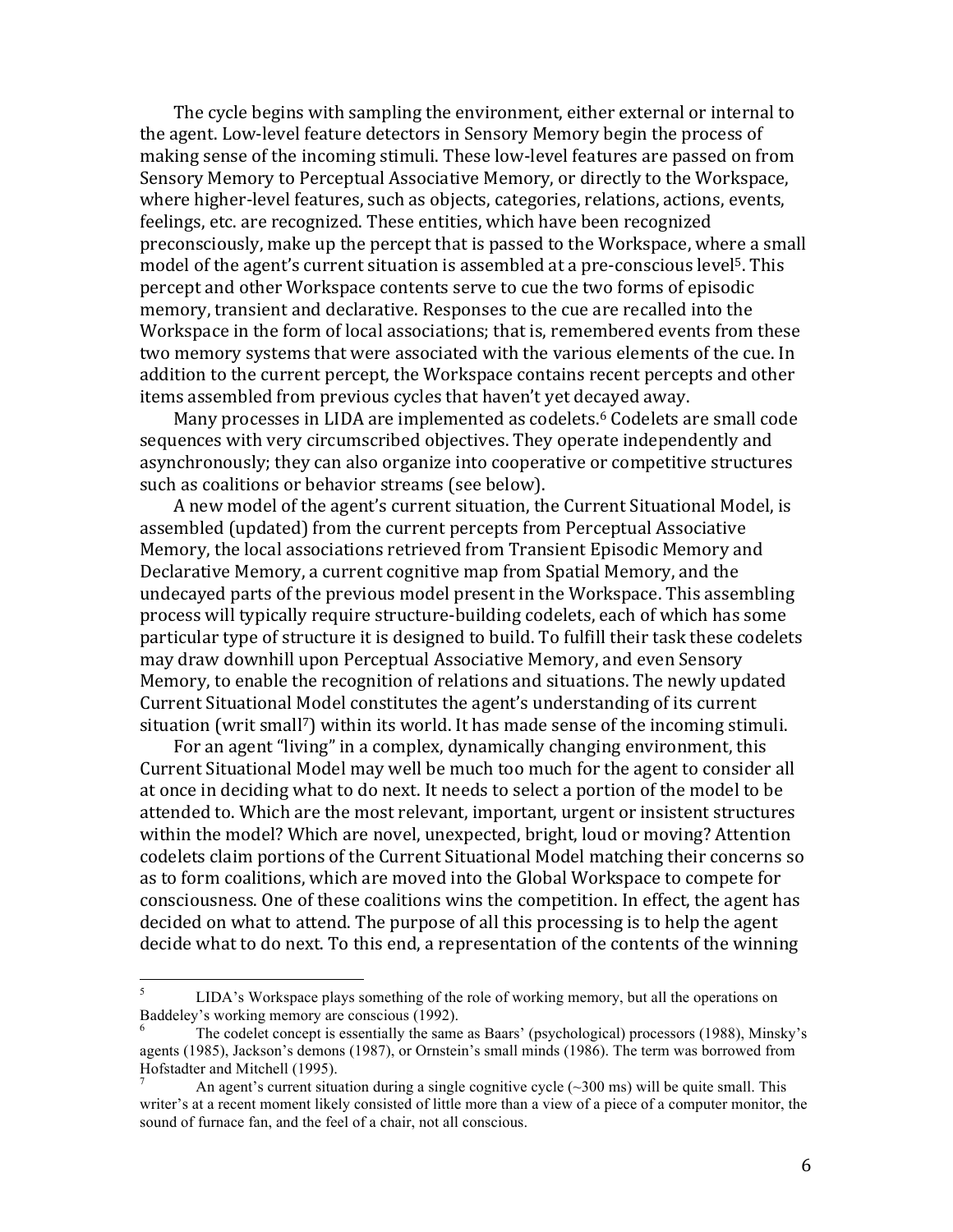coalition is broadcast globally from the Global Workspace to numerous recipients in the cognitive system (See Figure 1). $8$  First, this global broadcast transfers conscious information back to the Conscious Contents Queue in the Workspace where it remains available to structure building codelets for a few tens of cognitive cycles. Second, it provides content for perceptual, spatial, procedural, attentional and episodic learning (see Figure 1). Third, it sends the conscious broadcast to Procedural Memory, to which we turn next.

Though the contents of this conscious broadcast are available globally, a primary recipient is Procedural Memory, which stores templates, called schemes, of possible actions. A scheme has four components: the action to be performed, a context in which it might be triggered, an expected result of the action if performed in that context, and the likelihood that the action would produce the expected result in that context. An action can be of three types: it can be a primitive action, a set of actions happening in parallel, or a stream of actions (i.e., a set of actions whose organization is more complex). Schemes whose contexts or results intersect with the contents of the conscious broadcast instantiate copies of themselves to the Action Selection mechanism. Copies are instantiated in the sense that they become specific to the current situation (i.e., instant) being considered. Instantiated schemes not yet decayed away from previous cycles may also continue to be available for selection. The Action Selection mechanism then chooses a single action from one of these instantiations. The chosen action is sent to Sensory-Motor Memory, where it picks up an appropriate skill (procedure, algorithm, motor plan) by which it is then executed. The executed action affects the environment, and the cycle is complete.

The LIDA Model hypothesizes that all human cognitive processing is via a continuing iteration of such cognitive cycles. These cycles emerge as an interleaved sequence, with each cognitive cycle taking roughly  $300-600$  milliseconds (Koivisto & Revonsuo, 2010; Madl, Baars, & Franklin, 2011). The cycles cascade; that is, overlapping cycles have processes that run in parallel. This cascading must, however, respect the way consciousness processes information serially in order to maintain the stable, coherent image of the world with which consciousness endows us (Franklin, 2005b; Merker, 2005). It must also respect the seriality of action selection. This cascading allows a rate of cycling in humans of five to ten cycles per second. A cognitive "moment" is thus quite short! For instance, for cascading cycles of 300 milliseconds each offset by 100ms, cycles would occur at  $\sim$ 10 Hz. There is considerable empirical evidence from neuroscience suggestive of and consistent with such cognitive cycling in humans (Doesburg, Green, McDonald, & Ward, 2009b; Massimini et al., 2005; Sigman & Dehaene, 2006; Uchida, Kepecs, & Mainen, 2006; Willis & Todorov, 2006).

## **Feelings & Emotions in the LIDA Model**

Feelings in humans include hunger, thirst, various sorts of pain, hot or cold, the urge to urinate, tiredness, depression, etc. Damasio (1999) views feelings as somatic markers (i.e., locations in the body). An individual perceives feelings in the body.

<sup>&</sup>lt;sup>8</sup> In brains, the Global Workspace's broadcast results from the ignition of a neuronal assembly into a thalamocortical core, in the sense of Edelman & Tononi (2000). (Baars, et al., 2013)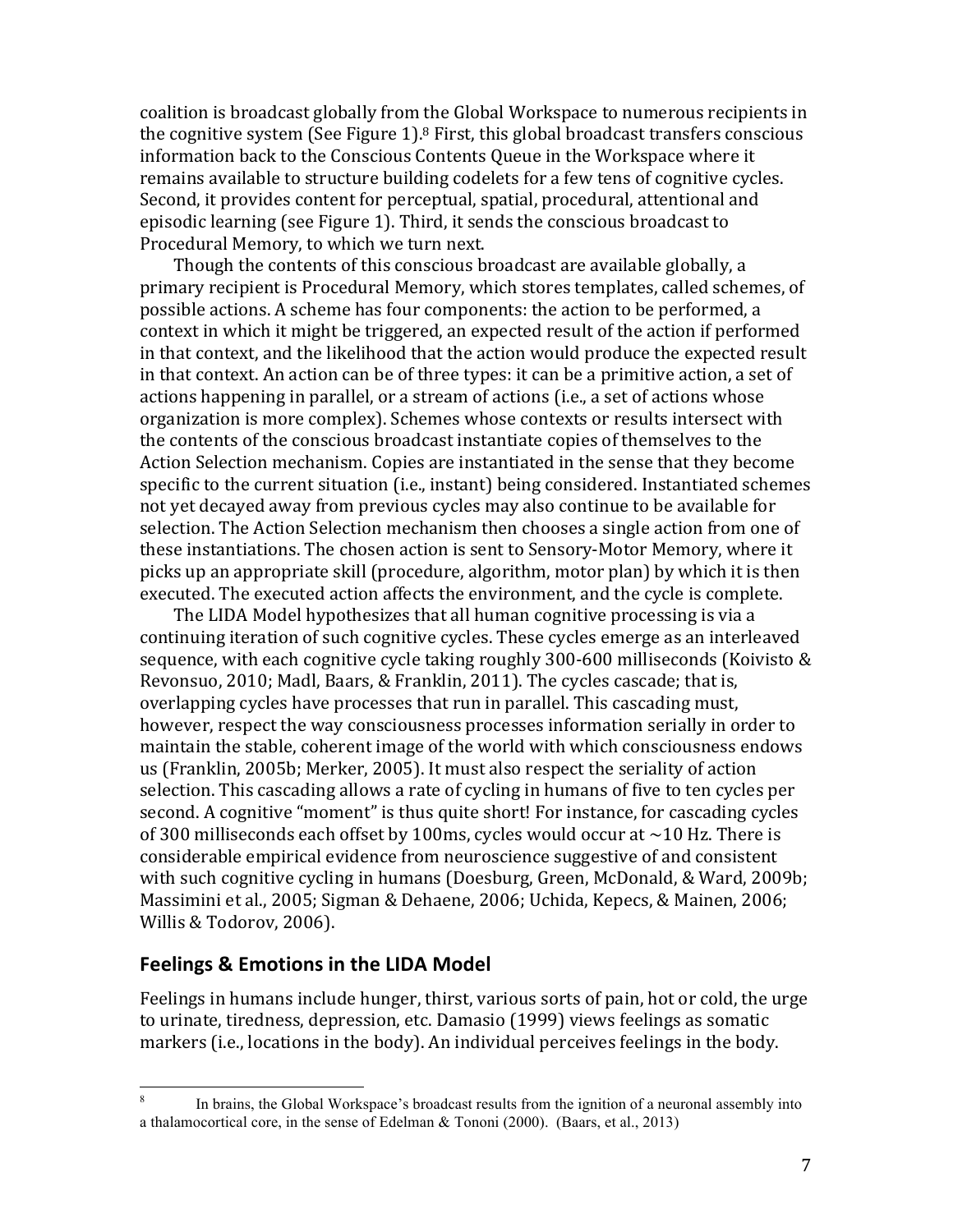Implemented biologically as somatic markers, feelings typically attach to response options and, so, bias the agent's choice of action.

Emotions, such as fear, anger, joy, sadness, shame, embarrassment, resentment, regret, guilt, etc., are taken to be feelings with cognitive content (Johnston, 1999). One cannot simply feel shame, but shame at having done something  $-$  the cognitive content. Similarly, one must be angry at someone for something, that someone and something being the cognitive content. Feelings, including emotions, are nature's means of implementing motivations for actions in humans and other animals. They have evolved so as to adapt us to regularities in our environments.

Feelings and emotions give us the ability to make an almost immediate assessment of situations. They allow us to determine whether a given state of the world is beneficial or detrimental. For humans, emotions are the result of millions of years of evolution; a blind trial and error process that has given us default responses to common experiences. Unlike a reflexive action alone, however, feelings and emotions temper our responses to the situation at hand. Simple though such a response may be, it allows us to adapt to a new situation in a quick and noncomputationally intensive way. Our lives as humans are filled, moment-to-moment with the complex interplay of emotional stimuli both from the external world and from our internal selves (Damasio, 1994).

These general preferences derived evolutionarily from regularities can be viewed as values. Thus feelings become implementations of values in biological agents, providing a common currency for quick and flexible action selection (Franklin & Ramamurthy, 2006).

Every autonomous agent must be equipped with primitive motivators, drives that motivate its selection of actions. In humans, in animals, and in the LIDA model, these drives are implemented by feelings (Franklin & Ramamurthy, 2006). Such feelings implicitly give rise to values that serve to motivate action selection. This section is devoted to an explication of how feelings are represented in the LIDA model, the role they play in attention, and how they act as motivators, implicitly implementing values. (Feelings also act as modulators to learning: see below.) Reference to Figure 1 will prove helpful to the reader.

Every feeling has a valence, positive or negative, associated with pleasure or pain. Also, each feeling must have its own identity; we distinguish between the pains of a pinprick, a burn or an insult. From a computational perspective it makes sense to represent the valence of a single feeling as either positive or negative, that is, as greater or less than zero. In biological creatures, feelings typically have only positive valence or negative valence (Heilman, 1997). For example, the feeling of distress at having to over-extend holding one's breath at the end of a deep dive is a different feeling from the relief that ensues with the taking of that first breath. Such distress is implemented with varying degrees of negative valence, and the relief with varying positive valence. Each has its own identity. However, multiple feelings can be present simultaneously,

Feelings are represented in the LIDA Model as nodes in its Perceptual Associative Memory. Each node constitutes its own identity, for example, distress at not enough oxygen is represented by one node, relief at taking a breath by another. Each feeling node has its own valence, always positive or always negative. The current activation of the node measures the arousal. Those feeling nodes with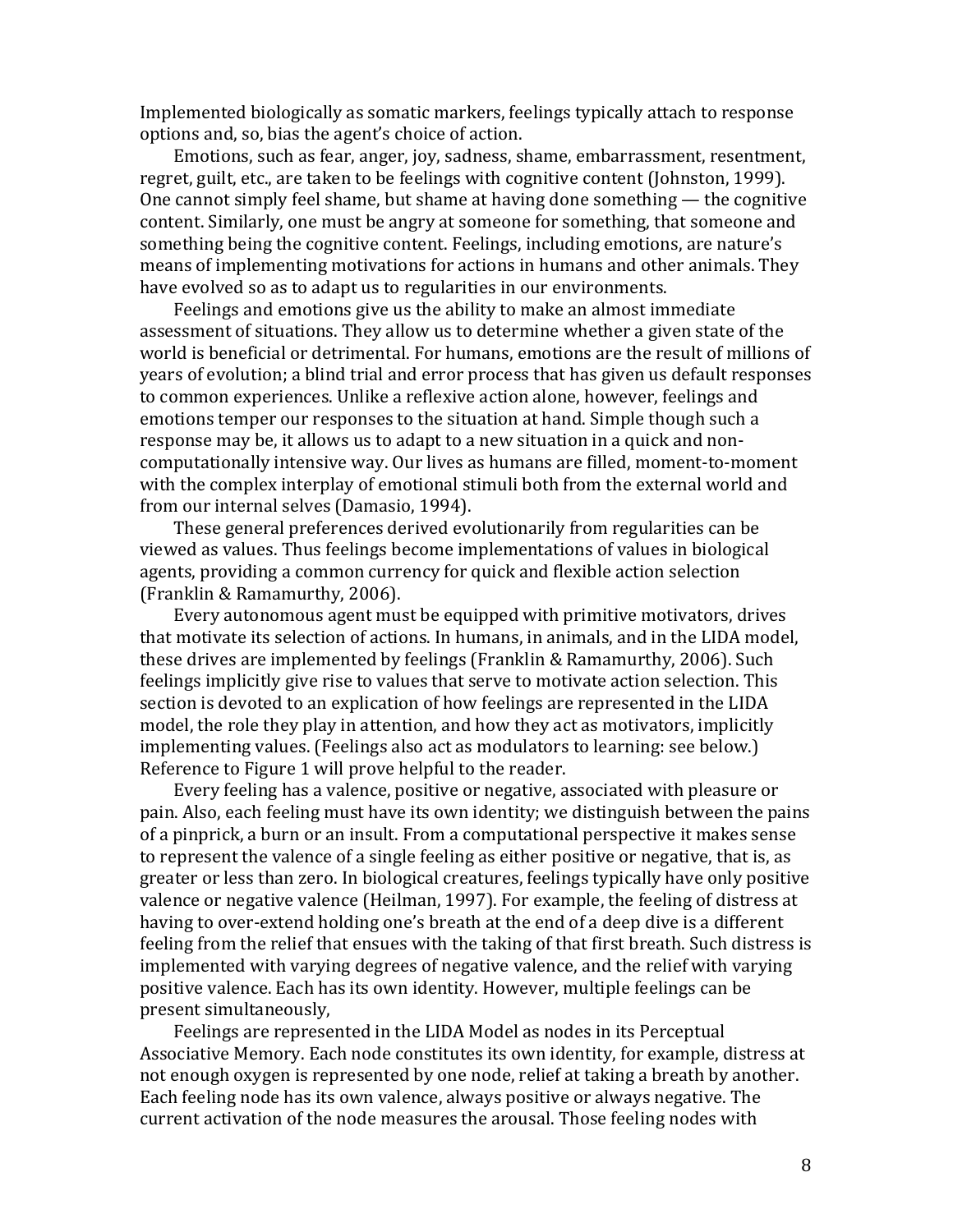sufficient activations, along with their incoming links and object nodes, become part of the current percept and are passed to the Workspace.

Like other Workspace structures, feeling nodes help to cue the two episodic memories. The resulting local associations may also contain feeling nodes associated with memories of past events. These feeling nodes play a major role in the assigning of activation to coalitions of information to which they belong, helping them to compete for attention within the Global Workspace. Any feeling nodes that belong to the winning coalition become part of the conscious broadcast, the contents of consciousness. Thus the LIDA agent becomes conscious of those feelings.

Any feeling node in the conscious broadcast that also occurs in the context of a scheme in procedural memory adds to the current activation of that scheme, increasing the likelihood of it instantiating a copy of itself into the Action Selection mechanism It is here that feelings play their first role as implementation of motivation by adding to the likelihood of a particular action being selected. That feeling in the context of the scheme implicitly increases the value of the result of taking that scheme's action.

In the Action Selection mechanism, the activation of a particular scheme, and thus its ability to compete for selection and execution, depends upon several factors. These factors include how well the context specified by the scheme agrees with the current and very recently past contents of consciousness, that is, with the current situation. As mentioned earlier, the activation of this newly arriving behavior also depends on the presence of feeling nodes in its context, and their activation as part of the conscious broadcasts. Thus feelings contribute motivation for taking action to the activation of newly arriving behavior schemes.

On the basis of the resulting activation values, a single instantiated scheme (behavior) is chosen by the Action Selection mechanism. The action ensuing from this selected behavior represents the agent's current intention in the sense of Freeman  $(1999)$  (p. 96), that is, what the agent intents to do next. The expected result of that scheme can be said to be the agent's current goal. Note that the selection of this action was affected by its relevance to the current situation (the environment), the nature and degree of associated feelings (the drives), and its relation to other actions, some of these being prerequisite for the action.

The selected instantiated scheme, including its feelings, is then passed to Sensory-Motor Memory for execution. There the feelings modulate the execution of the action (Zhu  $&$  Thagard, 2002). A feeling in the conscious broadcast emitted by the Global Workspace also plays its role in modulating the various forms of learning.

#### **Learning in LIDA**

Edelman (1987) usefully distinguishes two forms of learning. Selectionist learning requires selection from a redundant repertoire that is typically organized by some form of reinforcement learning. A repertoire of, say, possible actions, is redundant if slightly different actions can lead to roughly the same result. In reinforcement learning (Kaelbling, Littman, & Moore, 1996) a successfully executed action is reinforced, making it more likely to be chosen the next time the result in question is needed. In Edelman's system little used actions tend to decay away. In contrast,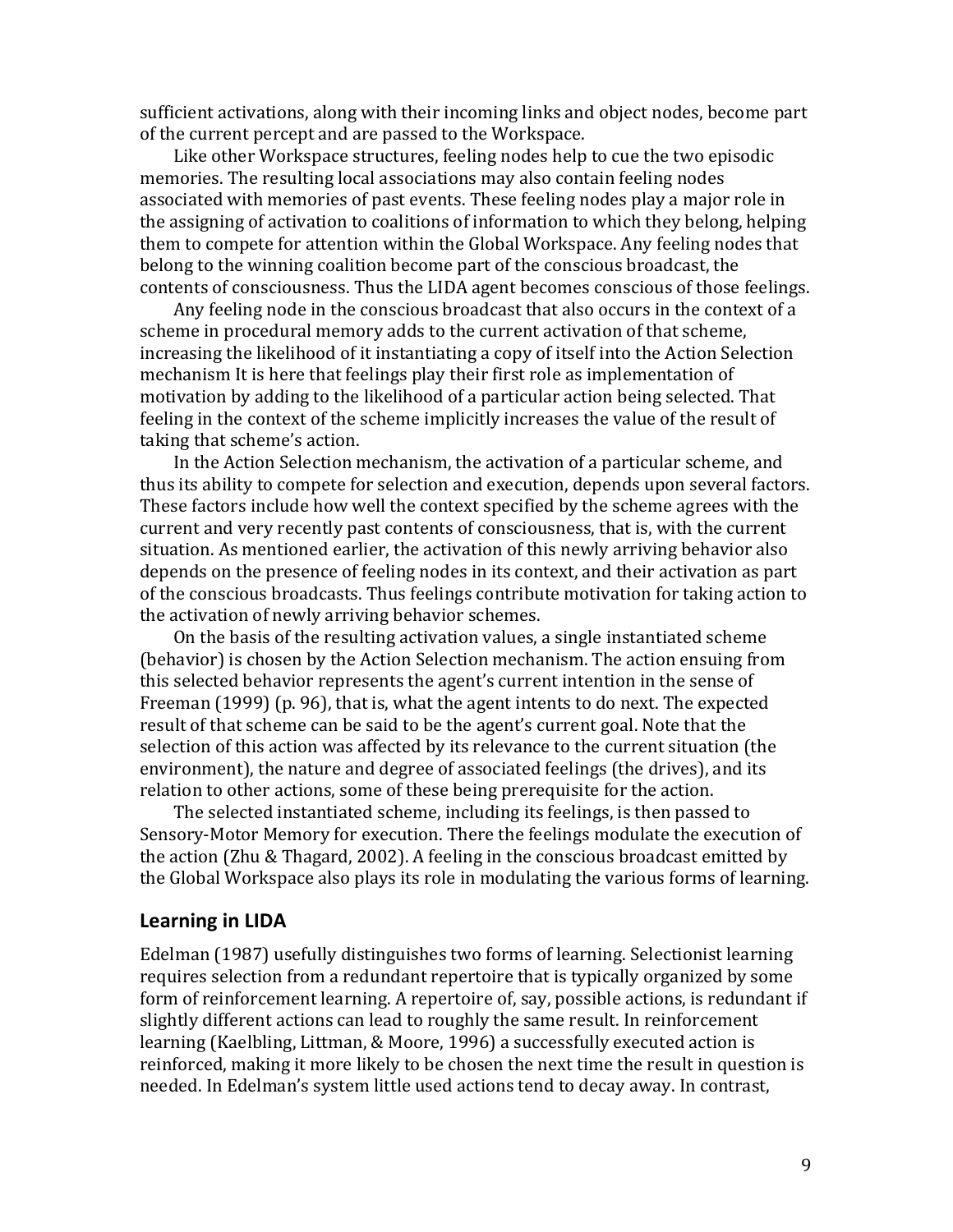instructional learning allows the learning of new representations of, say, new actions, that is, actions not currently in the repertoire.

Global Workspace Theory postulates that learning requires only attention (Baars, 1988 pp. 213-218). In the LIDA Model this implies that learning must occur with each cognitive cycle, because whatever enters consciousness is being attended to. More specifically, learning occurs with the conscious broadcast from the Global Workspace during each cycle.

Learning is both a function of attention and of affect. Feelings in the conscious broadcast modulate learning. Up to a point, the higher the affect (arousal of a feeling) the greater the learning. Beyond that point, more affect begins to interfere with learning. Thus learning rate in LIDA varies with affect according to the venerable Yerkes-Dodson law (Diamond, 2005; Yerkes & Dodson, 1908), graphed as an inverted U-curve.

Learning in the LIDA Model follows the tried and true artificial intelligence principle of generate and test. New representations are learned in a profligate manner (the generation) during each cognitive cycle. Those that are not sufficiently reinforced during subsequent cycles (the test) decay away. Three modes of learning – perceptual, episodic and procedural – employing distinct mechanisms (Franklin, Baars, Ramamurthy, & Ventura, 2005a; Nadel, 1992), have been designed for the LIDA Model and are in various stages of implementation. The design of a fourth mode, attentional learning, is underway but not yet completed. Yet another mode, spatial learning, is currently being designed with mechanisms inspired by empirical neuroscience studies. Two other forms of learning, the learning of structure building codelets and the learning of action execution skills, are also just being considered.

These different modes of learning, each feeding into its own memory module, correspond to memory modules identified in humans. Each memory module likely requires its unique form of data representation, and unique processes for encoding, retrieving, etc. Most of these modes of learning into memory modules will be described in the following paragraphs.

Perceptual learning enables an agent to recognize features, objects, categories feelings, actions, relations, events, situations, etc. In the LIDA Model what is learned perceptually is stored in Perceptual Associative Memory (Franklin, 2005a, 2005c; McCall, Franklin, & Friedlander, 2010). Motivated by the Slipnet from the Copycat architecture (Hofstadter & Mitchell, 1995), the LIDA Perceptual Associative Memory is implemented as a collection of nodes and links with activation passing between the nodes. Nodes represent features, individuals, categories, actions, feelings, events, and more complex structures. Links, both excitatory and inhibitory, represent roles, relations, etc. Each node and link has both a current and a base-level activation. The base-level activation measures how useful the node or link has been in the past, while the current activation depends on its relevance in the current situation. The percept passed on to the Workspace during each cognitive cycle is composed of those nodes and links whose total activation is over its threshold. Perceptual learning in its selectionist form modifies base-level activation, and in its instructionalist form creates new nodes and links in Perceptual Associative Memory. One or the other or both may occur with the conscious broadcast during each cognitive cycle.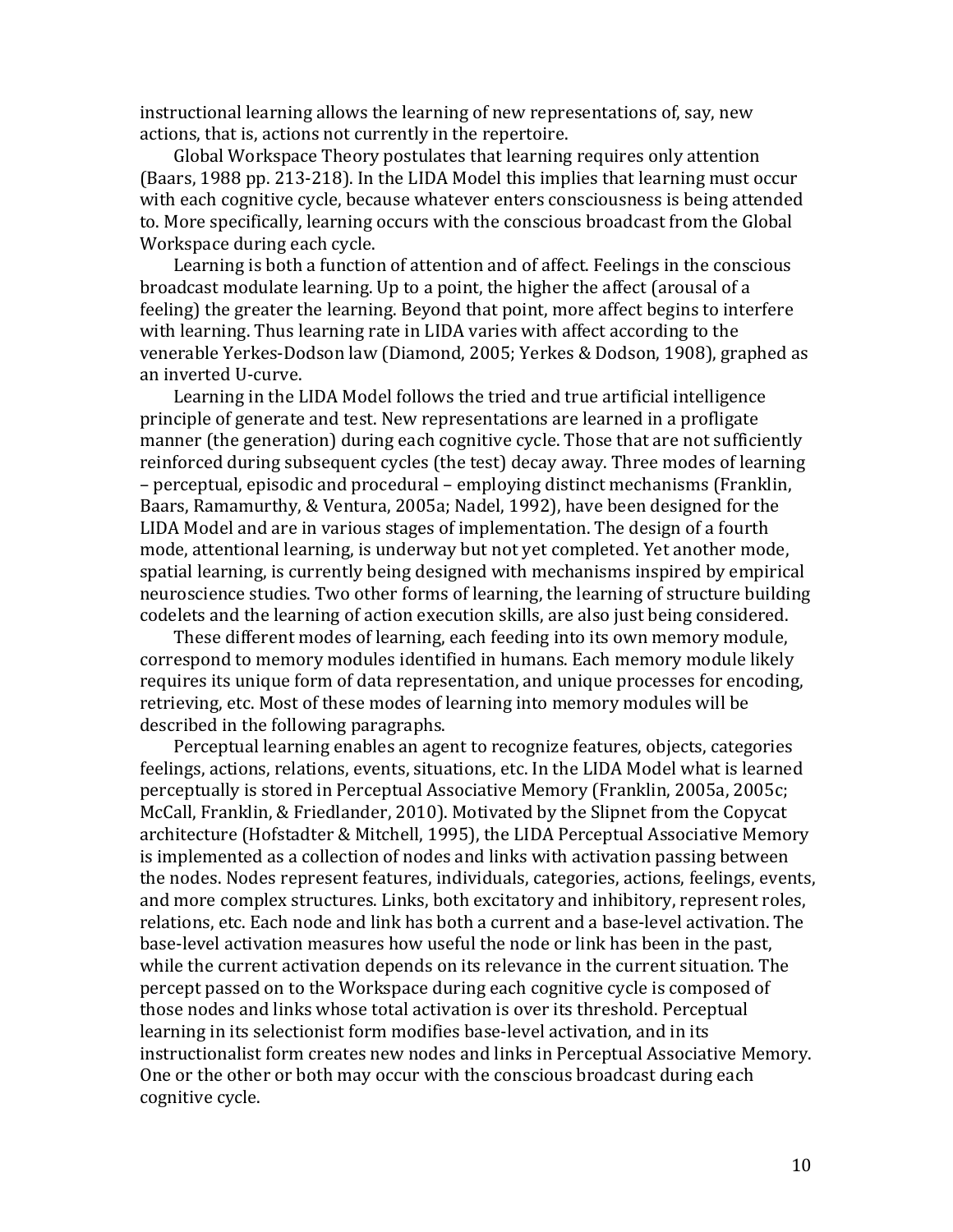Episodic learning refers to the memorization of events – the what, the where and the when (Baddeley, et al., 2001; Tulving, 1983). In the LIDA Model such learned events are stored in Transient Episodic Memory (Conway, 2002b; Franklin, et al., 2005a), and in the longer-term Declarative Memory (6) (Franklin, et al., 2005a). Both are implemented using sparse distributed memory (Kanerva, 1988). which is both associative and content addressable, and has other desirable psychological properties. In particular, it knows when it doesn't know, and exhibits the tip of the tongue phenomenon. Episodic learning in the LIDA model (Franklin, et al., 2005a; Ramamurthy, D'Mello, & Franklin, 2005; Ramamurthy, D'Mello, & Franklin, 2004) is also a matter of generate and test, with such learning occurring at each conscious broadcast. Episodic learning is initially directed only to Transient Episodic Memory. At a later time and offline, the undecayed contents of Transient Episodic Memory are consolidated (Nadel & Moscovitch, 1997; Stickgold & Walker, 2005) into Declarative Memory, where they still may decay away or may last a lifetime depending on subsequent reinforcement or the lack thereof.

Procedural learning refers to the learning of the possible selection of new tasks to be accomplished and the improvement of the selection of old tasks. In the LIDA model such learning is accomplished in Procedural Memory (D'Mello, Ramamurthy, Negatu, & Franklin, 2006), which is implemented via a scheme net motivated by Drescher's schema mechanism (1991). Each scheme in Procedural Memory is a template for an action, consisting of a context, an action and a result, together with a base-level activation intended to measure how likely the result would be to occur were the action taken within its specific context. Once again, the LIDA Model's procedural learning is via a generate and test mechanism, using base-level activation as reinforcement, as well as through the creation of new schemes. These new schemes can support multiple actions, both parallel and sequential.

Attentional learning, that is, the learning of what to attend to (Estes, 1993; Vidnyánszky & Sohn, 2003) has been relatively little studied by neuroscientists or cognitive scientists but see (Kruschke, 2003; Yoshida & Smith, 2003). To our knowledge it has been totally ignored by AI researchers, no doubt because few of their systems contain mechanisms for both attention and learning. In the LIDA Model attentional learning would involve attention codelets (see Figure 4), small processes whose job it is to focus the agent's attention on some particular portion of its Current Situational Model. When designed, we envision the LIDA Model's attentional learning mechanism involving modulating the base-level activation of attention codelets, as well as the creation of new ones.

Unlike attentional learning, spatial learning has been much studied by neuroscientists who have described mechanisms for producing and updating cognitive maps using subiculum boundary vector cells (Lever, Burton, Jeewajee, O'Keefe, & Burgess, 2009), entorhinal border cells (Solstad, Boccara, Kropff, Moser, & Moser, 2008), entorhinal head direction cells (Rolls & Stringer, 2005), entorhinal grid cells (Hayman, Verriotis, Jovalekic, Fenton, & Jeffery, 2011), hippocampal place cells (Moser, Kropff, & Moser, 2008), (para)hippocampal spatial view cells (Stringer, Rolls, & Trappenberg, 2005). Implementing spatial learning in the LIDA Model will involve designing computational mechanisms inspired by the corresponding neuroscience. Early attempts in this direction have been made by others  $(e.g., (O'Keefe, 1990))$ .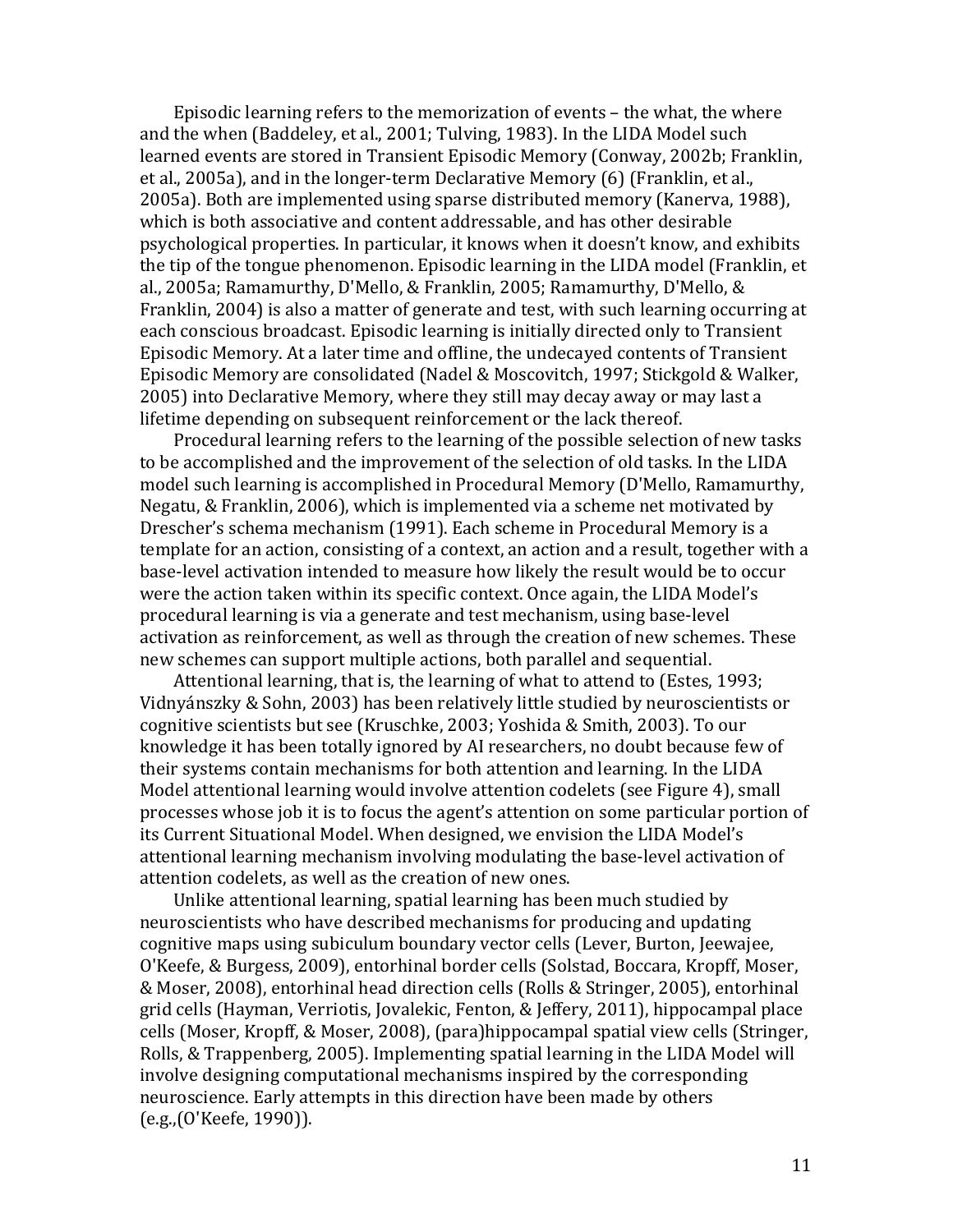#### **Higher-level Cognitive Processes in the LIDA Model**

Higher-level cognitive processing in humans might include imagination, deliberation, volitional decision-making, metacognition, reasoning, planning, scheduling, problem solving, understanding language, and language generation. In the LIDA model such higher-level processes require multiple cognitive cycles. Every higher-level cognitive process can be implemented by one or more behavior streams<sup>9</sup>, that is, streams of instantiated schemes (behaviors) and links from Procedural Memory.

Cognitive processes have differing levels of control. Sloman (1999) distinguishes three levels that can be implemented by the architecture of an autonomous agent – the reactive, the deliberative, and the metacognitive<sup>10</sup>. The reactive, is the level we would typically expect of many insects, that is, a relatively direct connection between incoming sensory data and the outgoing actions of effectors. The key point is the relatively direct triggering of an action once the appropriate environmental situation occurs. Though direct, such a connection can be almost arbitrarily intricate, requiring quite complex algorithms to implement in an artificial agent. In the LIDA model we refer to such actions as being consciously mediated, that is using conscious information via a never conscious process (Franklin & Baars, 2010). Thus the action selected at the end of any single cognitive cycle is done so at the consciously mediated level, though other reactive selection of actions may require several cognitive cycles.

The reactive level is perhaps best defined by what it is not. "What a purely reactive system cannot do is explicitly construct representations of alternative possible actions, evaluate them and choose between them, all in advance of performing them." (Sloman, 1999). Reactive control alone is particularly suitable for agents occupying relatively simple niches in reasonably stable environments, that is, for agents requiring relatively little flexibility in their action selection. Such purely reactive agents typically require relatively few higher-level, multi-cyclic cognitive processes.

On the other hand, deliberative control typically employs such higher-level cognitive processes as reasoning, planning, scheduling and problem solving. Such deliberative processes in humans, and in some other animals<sup>11</sup>, are typically performed in an internally constructed virtual reality. Such deliberative information processing and decision-making allows an agent to function more flexibly within a complicated niche in a complex, dynamic environment. An internal virtual reality for deliberation requires a short-term memory in which temporary structures can be constructed with which to "mentally" try out possible actions without actually executing them. In the LIDA Model the Workspace serves just such a function. It is essentially a preconscious working memory in the sense of Baddeley (1992). The action selected during several cognitive cycles may consist of building, or adding to,

 

<sup>9</sup> A behavior stream is a sequence schemes with its order only partially specified. Some actions in a stream may be taken in either order.

<sup>10</sup> Sloman speaks of meta-management rather than metacognition. We prefer the more common psychological term.

<sup>11</sup> Deliberation has been demonstrated in apes (Mulcahy & Call, 2006), birds (Werdenich & Huber, 2006), and even in arachnids (Tarsitano, 2006; Wilcox & Jackson, 2002).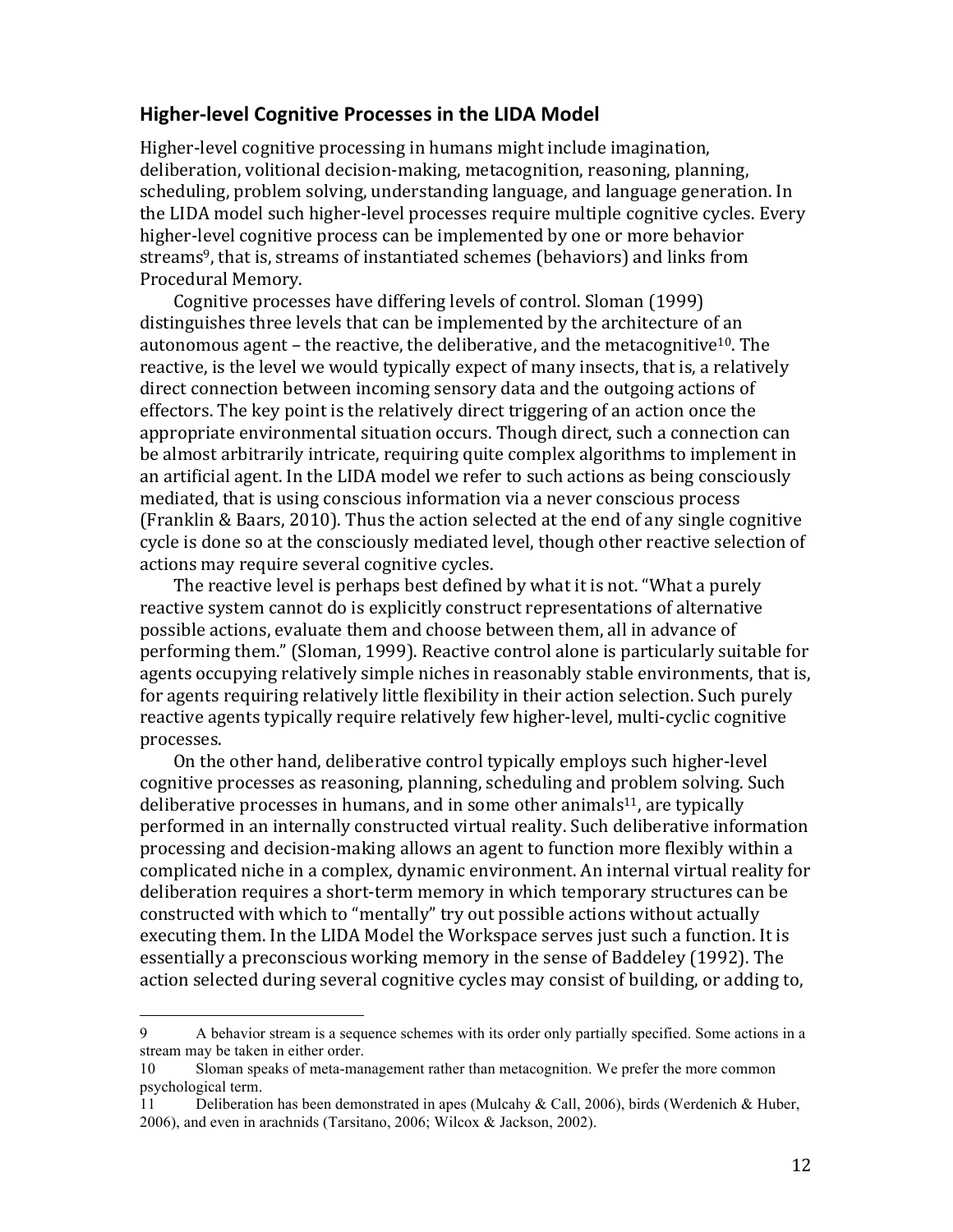some representational structures in the Workspace during the process of some sort of deliberation. Structure-building codelets, the sub-processes that create such structures, modify or compare them, etc., are typically implemented as internal reactive processes. Deliberation builds on reaction. In the LIDA Model, deliberation is implemented as a collection of behavior streams, each selected action (behavior) of which is an internal reactive process (Franklin, 2000).

As deliberation builds on reactions, metacognition<sup>12</sup> typically builds on deliberation. Often defined as "thinking about thinking," metacognition in humans and animals (Smith & Washburn, 2005) involves monitoring deliberative processes, allocating cognitive resources, and regulating cognitive strategies (Flavell, 1979). As are other higher-level cognitive processes, metacognition in LIDA can be implemented by a collection of appropriate behavior streams, each with its own metacognitive task. Metacognitive control adds yet another level of flexibility to an agent's decision making, allowing it to function effectively in an even more complex and dynamically changing environmental niche.

#### **The LIDA Computational Framework**

 

The LIDA Framework is a generic and customizable computational implementation of much of the LIDA model, programmed in Java (Snaider, McCall, & Franklin, 2011). Its primary goal is to provide a generic implementation of the LIDA model, easily customizable for specific problem domains, so as to allow for the relatively rapid development of LIDA controlled software agents and/or robots.

The Framework is intended to be ready customizable at several levels depending upon the required functionality. At the most basic level, developers can use an XML file to customize their applications. Several small pieces in the Framework can also be customized by implementing particular versions of them. For example, new strategies for decaying activations or types of codelets can be implemented. Finally, more advanced users can also customize and change the internal implementation of whole modules. In each case, the Framework provides default implementations that greatly simplify the customization process.

The main components of the Framework interconnect elements that represent modules in the LIDA model. Each main component of the LIDA cognitive model has a corresponding module in the Framework. For example, the Sensory Memory, Workspace and Action Selection are all modules in the Framework. Each module has its own application programming interface (API) that defines the functionality for this particular module. Modules can have submodules, that is, module nested inside another module. For example, the Workspace has several submodules, such as the Current Situational Model submodule.

Most modules in the Framework are domain independent. For each of these modules, the Framework provides a default implementation. For example, the Transient Episodic Memory is implemented as sparse distributed memory (Kanerva, 1988) and the Action Selection Module as a behavior net (Maes, 1989). However,

<sup>12</sup> An early implementation of metacognition in the "Conscious" Mattie software agent (Zhang, Franklin, & Dasgupta, 1998) shows that metacognition can occur in the absence of deliberation, that is, in an otherwise reactive agent. Modeled after Minsky's B-brain (Minsky, 1985), this metacognitive system was implemented independently of the underlying architecture.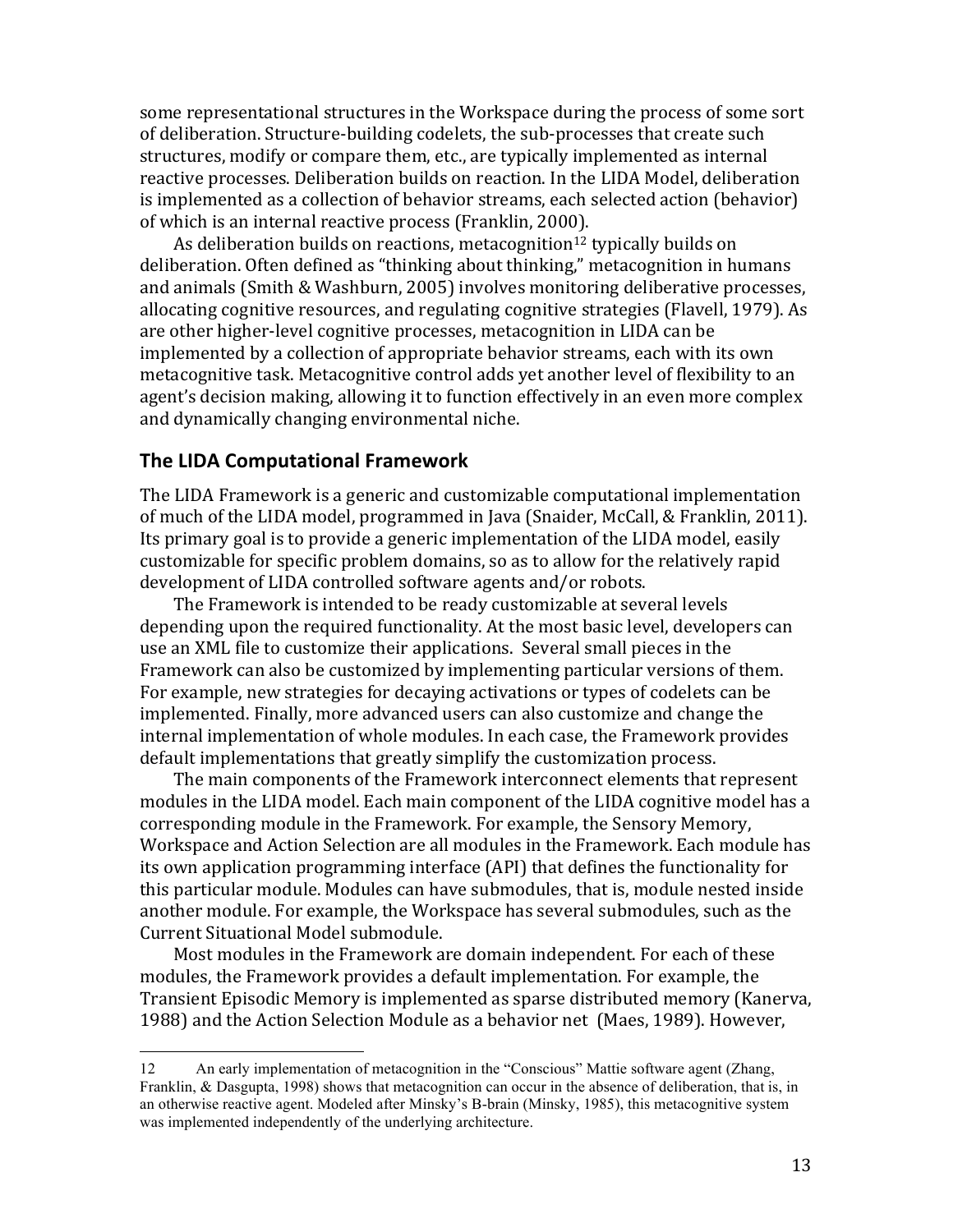some modules must be domain specific. In particular, Sensory Memory and Sensory-Motor Memory have to be specified on the basis of the domain that the Framework is being applied to. Nevertheless, the Framework supplies base implementations from whence the developer can implement domain specific functionality.

Modules need to perform several tasks in order to achieve their specific functionalities. The Framework provides Tasks, encapsulations of small processes. A module can create several Tasks to help it perform its function. A Task can run one time or repeatedly. A Task that passes activation is an example of the former, while a structure-building codelet is an example of the latter. The Task Manager controls the execution of all Tasks in the Framework. Tasks can be executed on separate threads by the Task Manager, achieving parallel execution in a way that is approximately transparent to the user.

Summing up, the Framework allows the creation of new applications and simulations based on the LIDA model. Its design and implementation aims at simplifying this process by permitting the developer to concentrate on the specifics of the application, while hiding the complexities of the generic parts of the model. Use of the Framework also enforces good software practices that simplify the creation of complex architectures. It achieves a high level of abstraction permitting several ways and levels of customization with a low level of coupling among modules. Supplemental tools like a complete GUI and logging support are also provided. The result is a powerful and customizable tool with which to develop LIDA controlled software agents and robots.

## **LIDA-Based Software Agents**

We have developed several cognitive software agents that replicate experiment data from human subjects (Faghihi, McCall, & Franklin, 2012; Madl, et al., 2011; Madl & Franklin, 2012) in order to show how the computational LIDA architecture can model human cognition in basic psychological tasks. Our main goals with these agents were to substantiate some of the claims of the LIDA model, and to take a first step towards identifying a set of internal parameters. Ideally, these internal parameters will remain constant when disparate datasets from different experiments conducted on human subjects are reproduced with LIDA agents. Finding such a set of parameters would provide substantial evidence of the accuracy and usefulness of the LIDA conceptual cognitive model.

Basic values for the parameters governing mechanisms in LIDA were derived from neuroscience data (Madl, et al., 2011). For example, visual feature detectors in LIDA agents have to take about 30ms to run, derived from neuronal conduction delays in area V1 in the human visual cortex (Huang & Paradiso, 2008; Kirchner, Barbeau, Thorpe, Regis, & Liegeois-Chauvel, 2009). These basic parameters were first tested in a simple reaction time task (LIDA Reaction Time agent), and verified in an experiment designed to investigate perceptual simultaneity and continuity (LIDA Allport agent), and two experiments examining the properties of attention (the LIDA Attention and Attentional Blink agents). The latter three agents were also motivated by the goal of validating some of the claims of Global Workspace Theory (GWT) of consciousness underlying the LIDA model. GWT posits that consciousness is discrete, which is consistent with some recent neuroscientific evidence (Doesburg,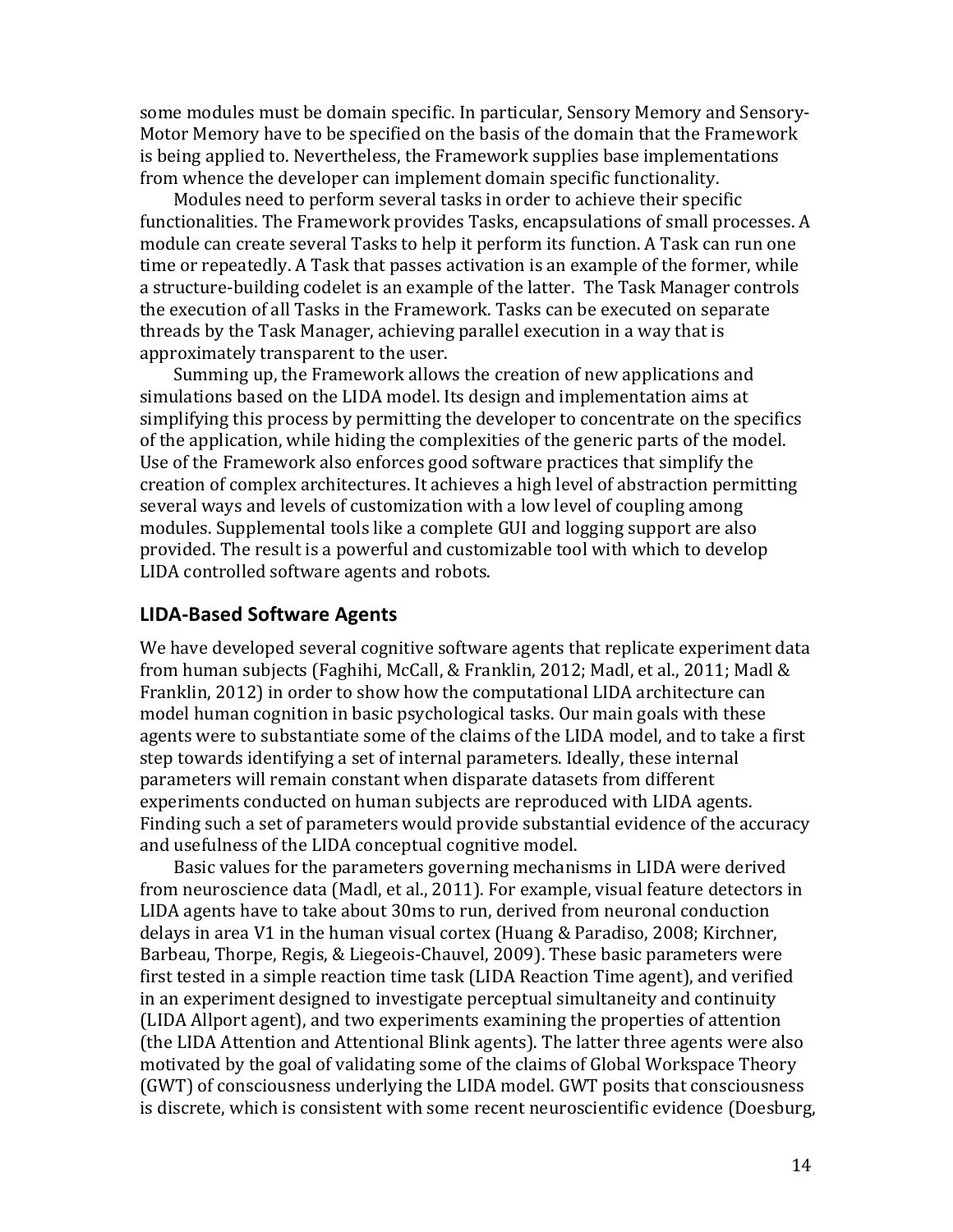Green, McDonald, & Ward, 2009a; Raffone & Srinivasan, 2009; Thompson & Varela, 2001).

## **A Guide to the LIDA Literature**

This concludes our brief account of the mind according to LIDA. A persistant reader should have gained enough insight to begin to be able to use the LIDA model as a cognitive prosthesis with which to think about thinking, with which to understand and explain various common mental processes. For the occasional reader who has been enticed to want a deeper understanding of the model, there is a literature consistings of more than a hundred published papers describing LIDA and its predecessor IDA, as well as numberous slide presentations. A guide to this considerable literature will be forthcoming.

# **References**

- Baars, B. (1997). In the theatre of consciousness. Global Workspace Theory, a rigorous scientific theory of consciousness. *Journal of Consciousness Studies*, *4*, 292–309.
- Baars, B., Franklin, S., & Ramsøy, T. (2013). Global workspace dynamics: Cortical "binding and propagation" enables conscious contents. *Frontiers in Consciousness Research, 4*, 200. doi: 10.3389/fpsyg.2013.00200
- Baars, Bernard J. (1988). A Cognitive Theory of Consciousness. Cambridge: Cambridge University Press.
- Baars, Bernard J., & Franklin, S. (2003). How conscious experience and working memory interact. *Trends in Cognitive Science*, 7, 166-172.
- Baddeley, A. D. (1992). Consciousness and working memory. *Consciousness and Cognition, 1*(1), 3-6.
- Baddeley, A. D., Conway, M., & Aggleton, J. (2001). *Episodic memory*. Oxford: Oxford University Press.
- Baddeley, A. D., & Hitch, G. J. (1974). Working memory. In G. A. Bower (Ed.), *The* Psychology of Learning and Motivation. New York: Academic Press.
- Baddeley, A. D., & Hitch, G. J. (2007). Working memory: Past, present...and future? In N. Osaka, R. Logie & M. D'Esposito (Eds.), *Working Memory - Behavioural & Neural Correlates*. Oxford: Oxford University Press.
- Barsalou, L. W. (1999). Perceptual symbol systems. *Behavioral and Brain Sciences*, *22*, 577–609.
- Barsalou, L. W. (2008). Grounded Cognition. Annual Review of Psychology, 59, 617– 645.
- Cansino, S. (2009). Episodic memory decay along the adult lifespan: A review of behavioral and neurophysiological evidence. International Journal of *Psychophysiology, 71*(1), 64-69.
- Conway, Martin A. (2002a). Sensory-perceptual episodic memory and its context: autobiographical memory. In A. Baddeley, M. Conway & J. Aggleton (Eds.), *Episodic Memory* (pp. 53–70). Oxford: Oxford University Press.
- Conway, M. A. (2002b). Sensory–perceptual episodic memory and its context: Autobiographical memory. In A. Baddeley, M. Conway & J. Aggleton (Eds.), *Episodic Memory*. Oxford: Oxford University Press.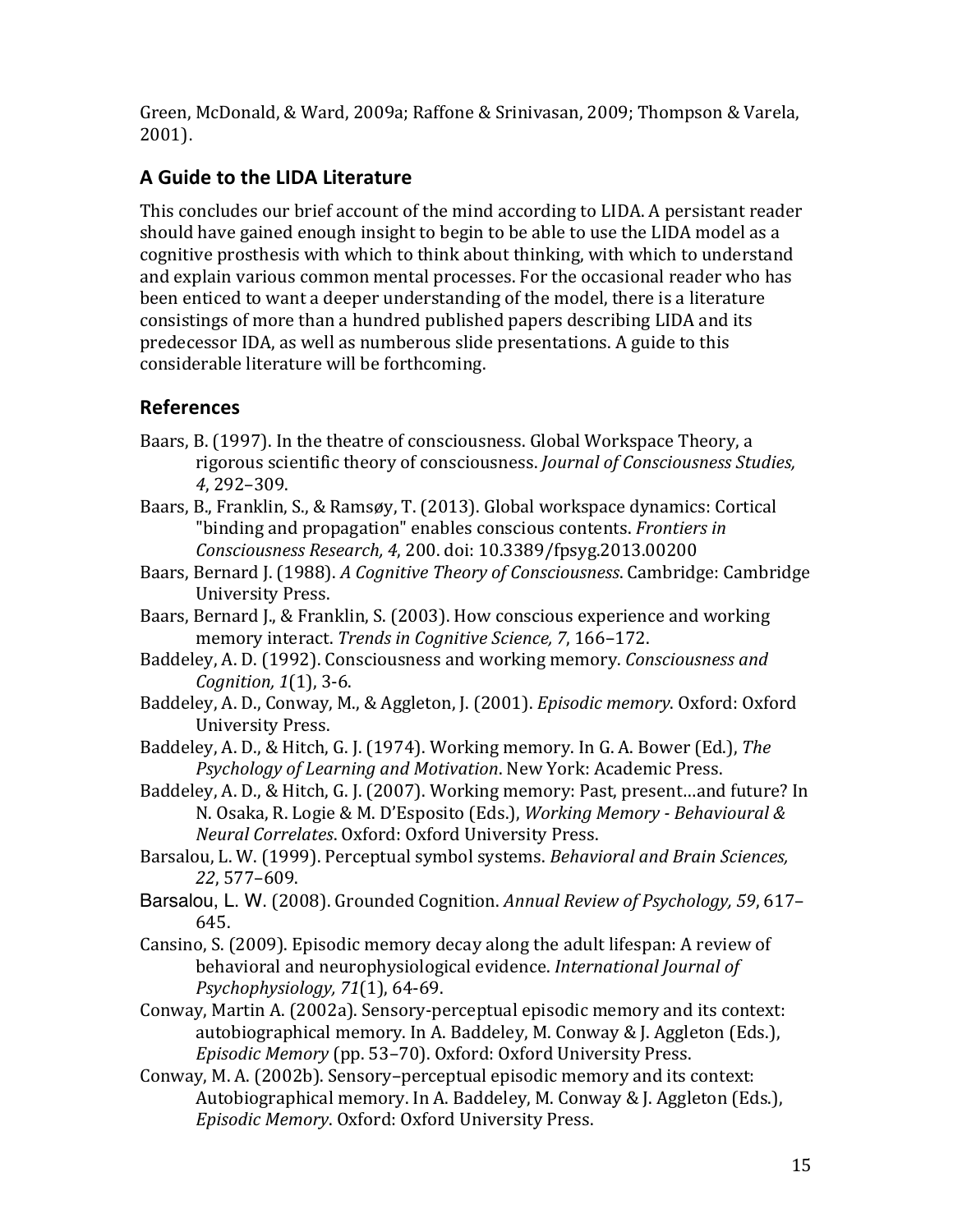D'Mello, S. K., Ramamurthy, U., Negatu, A., & Franklin, S. (2006). *A procedural learning mechanism for novel skill acquisition.* Paper presented at the Workshop on Motor Development: Proceeding of Adaptation in Artificial and Biological Systems, AISB'06, Bristol, England.

- Damasio, A. R. (1994). *Descartes' Error*. New York: Gossett/Putnam Press.
- Damasio, A. R. (1999). *The Feeling of What Happens*. New York: Harcourt Brace.
- de Vega, M., Glenberg, A., & Graesser, A. (Eds.). (2008). *Symbols and Embodiment:* **Debates on meaning and cognition.** Oxford: Oxford University Press.
- Diamond, D. M. (2005). Cognitive, endocrine and mechanistic perspectives on nonlinear relationships between arousal and brain function. *Nonlinearity in Biology, Toxicology, and Medicine, 3*(1), 1-7.

Dijkstra, T., Schöner, G., & Gielen, C. (1994). Temporal stability of the actionperception cycle for postural control in a moving visual environment. *Experimental Brain Research, 97*(3), 477-486. 

- Doesburg, S., Green, J., McDonald, J., & Ward, L. (2009a). Rhythms of Consciousness: Binocular Rivalry Reveals Large-Scale Oscillatory Network Dynamics Mediating Visual Perception. *PLoS ONE*, 4(7), e6142. doi: 10.1371/journal.pone.0006142
- Doesburg, S. M., Green, J. J., McDonald, J. J., & Ward, L. M. (2009b). Rhythms of consciousness: binocular rivalry reveals large-scale oscillatory network dynamics mediating visual perception. *PLoS ONE, 4*(7), e6142.
- Drescher, G. L. (1991). *Made-up minds: a constructivist approach to artificial intelligence*. Cambridge, MA: The MIT Press.
- Edelman, G. (1987). *Neural Darwinism: The theory of neuronal group selection*. New York: Basic Books.
- Edelman, G., & Tononi, G. (2000). A Universe of Consciousness: How Matter Becomes *Imagination*. New York: Basic Books.
- Ericsson, K. A., & Kintsch, W. (1995). Long-term working memory. *Psychological Review, 102*, 211–245.

Estes, W. K. (1993). *Classification and Cognition*: Oxford University Press.

- Faghihi, U., McCall, R., & Franklin, S. (2012). A Computational Model of Attentional Learning in a Cognitive Agent. *Biologically Inspired Cognitive Architectures, 2,* 25-36.
- Flavell, J. H. (1979). Metacognition and cognitive monitoring: A new area of cognitive–developmental inquiry. American Psychologist, 34(10), 906-911.
- Franklin, S. (2000). Deliberation and Voluntary Action in 'Conscious' Software Agents. *Neural Network World, 10*, 505-521.
- Franklin, S. (2005a). *Cognitive robots: Perceptual associative memory and learning.* Paper presented at the 14th Annual International Workshop on Robot and Human Interactive Communication (ROMAN 2005).
- Franklin, S. (2005b). Evolutionary pressures and a stable world for animals and robots: A commentary on Merker. *Consciousness and Cognition*, 14(1), 115-118.
- Franklin, S. (2005c). *Perceptual memory and learning: Recognizing, categorizing, and* relating. Paper presented at the American Association for Artificial Intelligence (AAAI), Stanford University.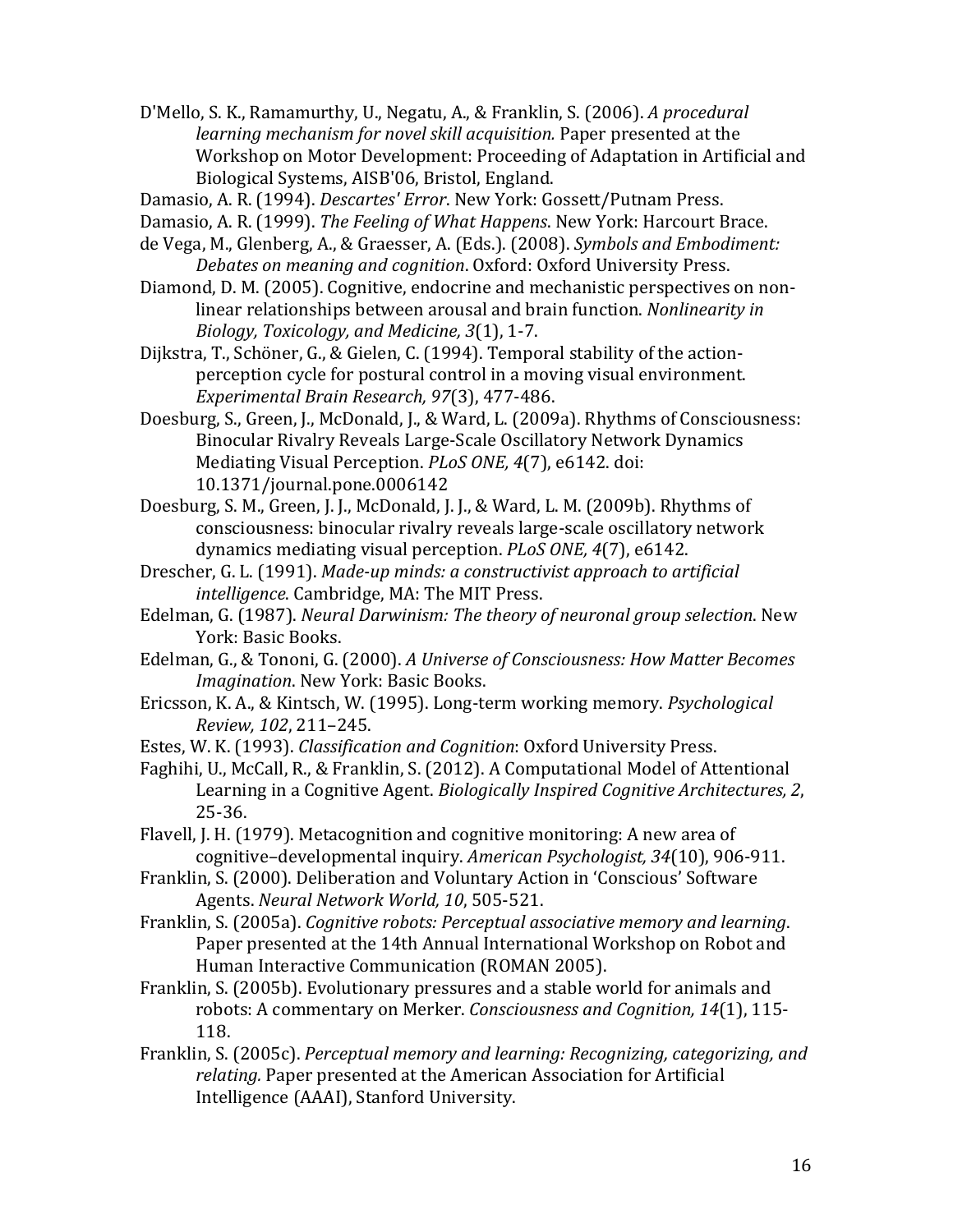Franklin, S., & Baars, B. (2010). Two Varieties of Unconscious Processes. In E. Perry, D. Collerton, H. Ashton & F. LeBeau (Eds.), *New Horizons in the Neuuroscience* of Consciousness (pp. 91–102). Amsterdam: John Benjamin.

Franklin, S., Baars, B. J., Ramamurthy, U., & Ventura, M. (2005a). The role of consciousness in memory. *Brains, Minds and Media, 1*(1), 1-38.

Franklin, S., Baars, B. J., Ramamurthy, U., & Ventura, M. (2005b). The Role of Consciousness in Memory. *Brains, Minds and Media, 1, 1-38.* 

Franklin, S., & Graesser, A. C. (1997). Is it an Agent, or just a Program?: A Taxonomy for Autonomous Agents *Intelligent Agents III* (pp. 21–35). Berlin: Springer Verlag.

Franklin, S., & Ramamurthy, U. (2006). *Motivations, Values and Emotions: 3 sides of the same coin.* Paper presented at the Sixth International Workshop on Epigenetic Robotics, Paris, France.

Franklin, S., Strain, S., Snaider, J., McCall, R., & Faghihi, U. (2012). Global Workspace Theory, its LIDA model and the underlying neuroscience. *Biologically Inspired Cognitive Architectures, 1*, 32-43. doi: 10.1016/j.bica.2012.04.001

Freeman, W. J. (1999). *How Brains Make Up Their Minds*. London: Weidenfeld & Nicolson General.

Freeman, W. J. (2002). *The limbic action-perception cycle controlling goal-directed animal behavior.* Paper presented at the International Joint Conference on Neural Networks, Honolulu, HI.

Fuster, J. A. M. (2002). Physiology of executive functions: The perception-action cycle. In D. T. Stuss & R. T. Knight (Eds.), *Principles of frontal lobe function* (pp. 96–108). New York: Oxford University Press.

Glenberg, A. M. (1997). What memory is for. *Behavioral and Brain Sciences, 20*, 1-19.

Glenberg, A. M., & Robertson, D. A. (2000). Symbol grounding and meaning: A comparison of high-dimensional and embodied theories of meaning. *Journal of Memory and Language, 43*, 379–401 

Hayman, R., Verriotis, M. A., Jovalekic, A., Fenton, A. A., & Jeffery, K. J. (2011). Anisotropic encoding of three-dimensional space by place cells and grid cells. *Nature Neuroscience, 14*(9), 1182-1188. 

Heilman, K. M. (1997). The Neurobiology of Emotional Experience. *Journal of Neuropsychology and Clinical Neurosciences, 9*, 439-448. 

Hirtle, S. C., & Jonides, J. (1985). Evidence of hierarchies in cognitive maps. Memory *& Cognition, 13*(3), 208-217. 

- Hofstadter, D. R., & Mitchell, M. (1995). The Copycat Project: A model of mental fluidity and analogy-making. In K. J. Holyoak & J. A. Barnden (Eds.), *Advances in connectionist and neural computation theory, Vol. 2: logical connections* (Vol. 2). Norwood, N.J.: Ablex.
- Huang, X., & Paradiso, M. A. (2008). V1 response timing and surface filling-in. *Journal of Neurophysiology, 100*(1), 539-547. doi: 10.1152/jn.00997.2007

Jackson, J. V. (1987). Idea for a Mind. ACM SIGART Bulletin, 101, 23-26.

Jacobs, L. F., & Schenk, F. (2003). Unpacking the cognitive map: The parallel map theory of hippocampal function. *Psychological review, 110*(2), 285-315.

Johnston, V. S. (1999). *Why We Feel: The Science of Human Emotions*. Reading, MA: Perseus Books.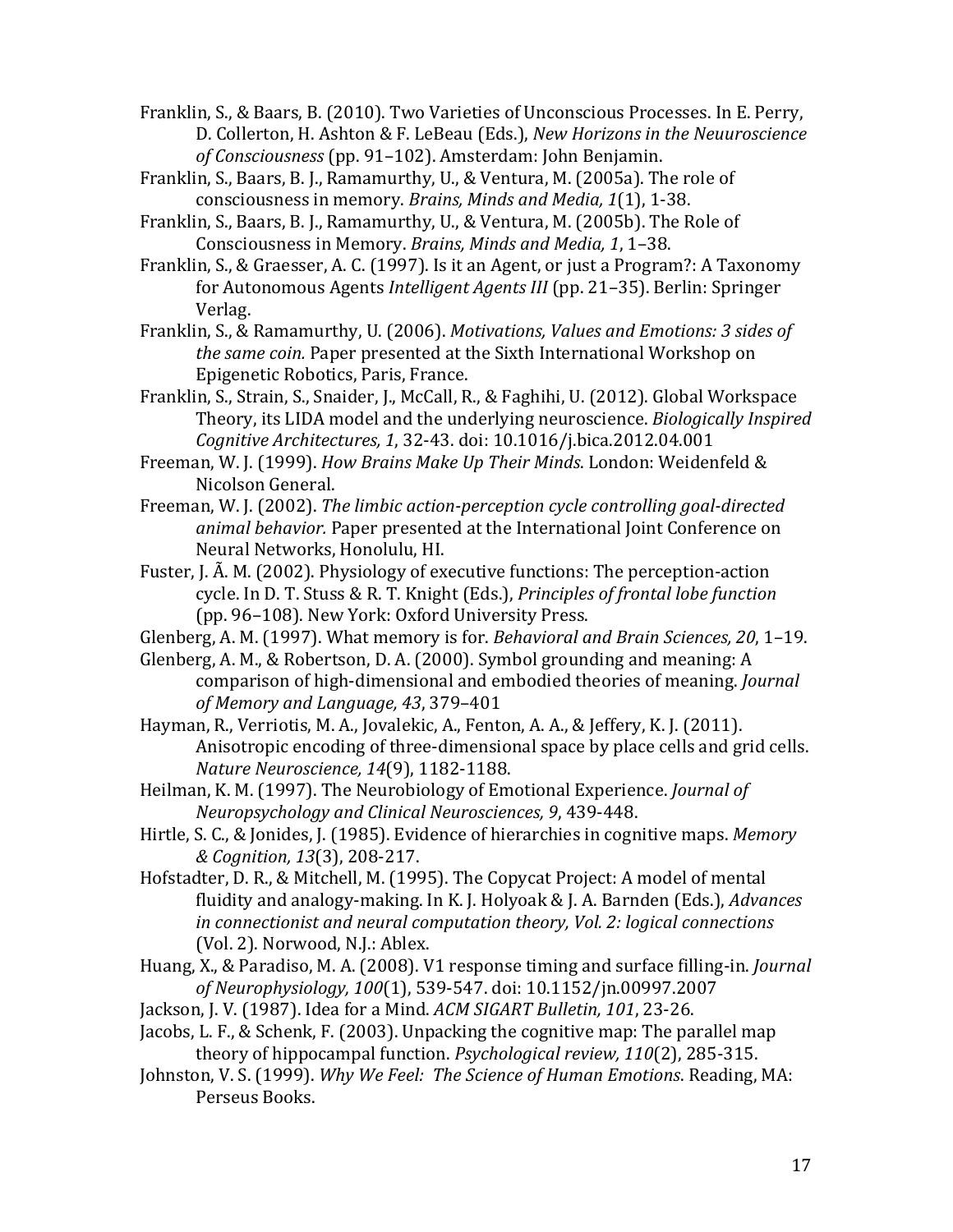Kaelbling, L. P., Littman, M. L., & Moore, A. W. (1996). Reinforcement learning: A survey. *Journal of Artificial Intelligence Research, 4, 237-285.* 

Kanerva, P. (1988). *Sparse Distributed Memory*. Cambridge MA: The MIT Press.

Kirchner, H., Barbeau, E. J., Thorpe, S. J., Regis, J., & Liegeois-Chauvel, C. (2009). Ultra-rapid sensory responses in the human frontal eye field region. The *Journal of neuroscience : the official journal of the Society for Neuroscience, 29*(23), 7599-7606. doi: 10.1523/JNEUROSCI.1233-09.2009

Koivisto, M., & Revonsuo, A. (2010). Event-related brain potential correlates of visual awareness. Neuroscience & Biobehavioral Reviews, 34(6), 922-934.

Kruschke, J. K. (2003). Attention in learning. *Current Directions in Psychological* Science, 12(5), 171-175. doi: 10.1111/1467-8721.01254

Kruschke, I. K. (2010). Models of attentional learning. In E. M. Pothos & A. Willis (Eds.), *Models of Learning and Categorization*. Cambridge: Cambridge University Press.

Lever, C., Burton, S., Jeewajee, A., O'Keefe, J., & Burgess, N. (2009). Boundary vector cells in the subiculum of the hippocampal formation. The *Journal of Neuroscience, 29*(31), 9771-9777. doi: 10.1523/JNEUROSCI.1319-09.2009

Madl, T., Baars, B. J., & Franklin, S. (2011). The Timing of the Cognitive Cycle. *PLoS ONE, 6*(4), e14803. doi: 10.1371/journal.pone.0014803

- Madl, T., & Franklin, S. (2012). *A LIDA-based Model of the Attentional Blink.* Paper presented at the International Conference on Cognitive Modelling.
- Maes, P. (1989). How to do the right thing. *Connection Science*, 1, 291–323.

Manns, J. R., & Eichenbaum, H. (2009). A cognitive map for object memory in the hippocampus. *Learning and Memory, 16*(10), 616-624. doi: 16/10/616 [pii]10.1101/lm.1484509

Massimini, M., Ferrarelli, F., Huber, R., Esser, S. K., Singh, H., & Tononi, G. (2005). Breakdown of cortical effective connectivity during sleep. *Science*, 309(5744), 2228-2232. 

McCall, R., Franklin, S., & Friedlander, D. (2010). *Grounded Event-Based and Modal Representations for Objects, Relations, Beliefs, Etc. Paper presented at the* FLAIRS-23, Daytona Beach, FL.

Merker, B. (2005). The liabilities of mobility: A selection pressure for the transition to consciousness in animal evolution. *Consciousness and Cognition*, 14(1), 89-114. 

Minsky, M. (1985). *The Society of Mind*. New York: Simon & Schuster.

Moser, E. I., Kropff, E., & Moser, M. B. (2008). Place cells, grid cells, and the brain's spatial representation system. Annual Review of Neuroscience, 31, 69-89.

- Mulcahy, N. J., & Call, J. (2006). Apes save tools for future use. *Science*, 312(5776), 1038-1040.
- Nadel, L. (1992). Multiple memory systems: What and why. *Journal of Cognitive Neuroscience, 4*(3), 179-188.
- Nadel, L., & Moscovitch, M. (1997). Memory consolidation, retrograde amnesia and the hippocampal complex. *Current Opinion in Neurobiology*, 7(2), 217-227.
- Neath, I., & Surprenant, A. M. (2003). *Human memory: An introduction to research,* data, and theory. Pacific Grove, CA: Brooks/Cole.
- Neisser, U. (1976). *Cognition and Reality: Principles and Implications of Cognitive Psychology* San Francisco: W. H. Freeman.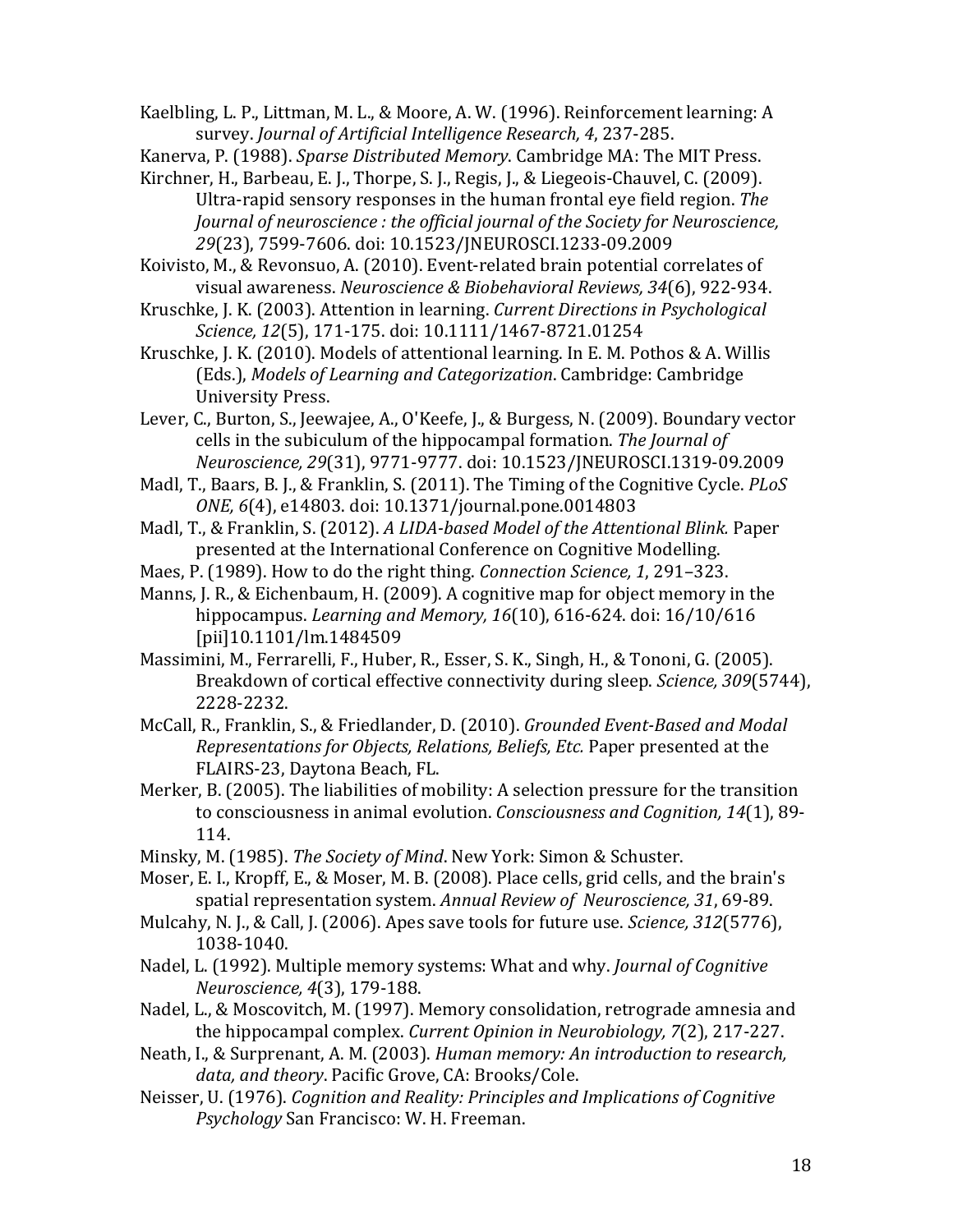- O'Keefe, J. (1990). A computational theory of the hippocampal cognitive map. In J. Z. J. Storm-Mathisen & O. P. Ottersen (Eds.), *Progress in Brain Research* (Vol. 83, pp. 301-312): Elsevier.
- Ornstein, R. (1986). *Multiminds: A new way to look at human behavior*. Boston: Houghton Mifflin and Co.
- Raffone, A., & Srinivasan, N. (2009). An adaptive workspace hypothesis about the neural correlates of consciousness: insights from neuroscience and meditation studies. *Progress in Brain Research, 176, 161-180.*
- Ramamurthy, U., D'Mello, S., & Franklin, S. (2005). *Role of Consciousness in Episodic Memory Processes*. Paper presented at the Ninth Conference of the Association for the Scientific Study of Consciousness - ASSC9, Pasadena, CA.
- Ramamurthy, U., D'Mello, S. K., & Franklin, S. (2004). *Modified sparse distributed memory as transient episodic memory for cognitive software agents.* Paper presented at the The International Conference on Systems, Man and Cybernetics.
- Rolls, E. T., & Stringer, S. M. (2005). Spatial view cells in the hippocampus, and their idiothetic update based on place and head direction. *Neural Networks*, 18(9), 1229-1241.
- Sigman, M., & Dehaene, S. (2006). Dynamics of the Central Bottleneck: Dual-task and Task Uncertainty. *PLoS Biology*, 4(7), e220.
- Sims, C. R., & Gray, W. D. (2004). *Episodic versus semantic memory: An exploration of models of memory decay in the serial attention paradigm*. Paper presented at the 6th International Conference on Cognitive Modeling -- ICCM2004, Pittsburgh, PA.

http://128.113.2.9/~grayw/pubs/papers/2004/SG04\_ICCM.pdf

- Sloman, A. (Ed.). (1999). What Sort of Architecture is Required for a Human-like *Agent?* Dordrecht, Netherlands: Kluwer Academic Publishers.
- Smith, J. D., & Washburn, D. A. (2005). Uncertainty monitoring and metacognition by animals. Current Directions in Psychological Science, 14(1), 19-24.
- Snaider, J., McCall, R., & Franklin, S. (2009). *Time Production and Representation in a Conceptual and Computational Cognitive Model*. Paper presented at the AAAI Fall Symposium on Biologically Inspired Cognitive Architecture, Washington, DC.
- Snaider, I., McCall, R., & Franklin, S. (2011). *The LIDA Framework as a General Tool for AGI.* Paper presented at the The Fourth Conference on Artificial General Intelligence (Springer Lecture Notes in Artificial Intelligence), Mountain View, California, USA.
- Solstad, T., Boccara, C. N., Kropff, E., Moser, M. B., & Moser, E. I. (2008). Representation of geometric borders in the entorhinal cortex. *Science*, 322(5909), 1865-1868. doi: 10.1126/science.1166466
- Stickgold, R., & Walker, M. P. (2005). Memory consolidation and reconsolidation: what is the role of sleep? *Trends in Neurosciences, 28*(8), 408-415.
- Stringer, S. M., Rolls, E. T., & Trappenberg, T. P. (2005). Self-organizing continuous attractor network models of hippocampal spatial view cells. *Neurobiology of learning and memory, 83*(1), 79-92. doi: 10.1016/j.nlm.2004.08.003
- Swenson, R., & Turvey, M. T. (1991). Thermodynamic Reasons for Perception--Action Cycles. *Ecological Psychology, 3*(4), 317-348.